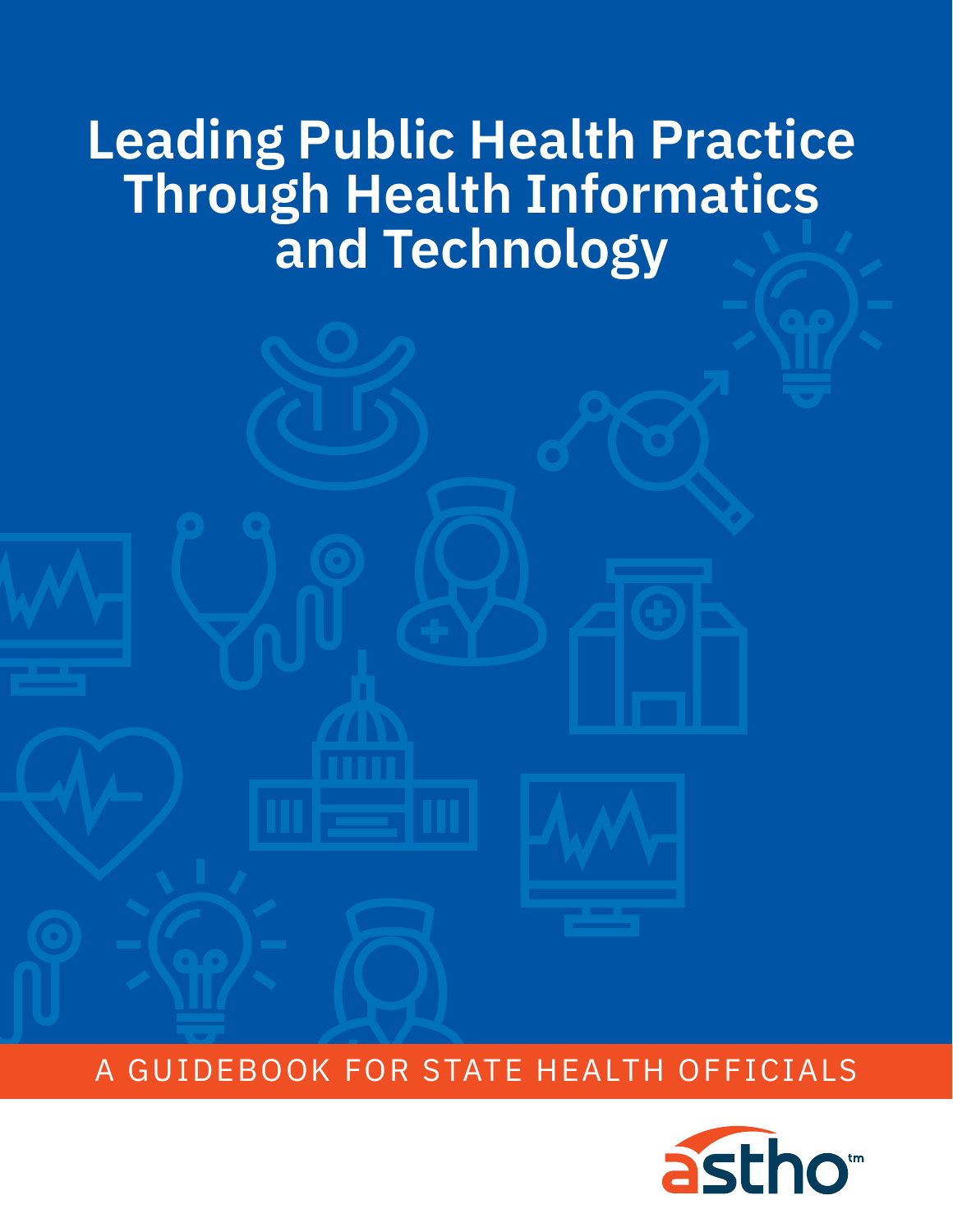# **Electronic Case Reporting (eCR)**

New ways of automatically collecting, sharing, and using data in real-time for decision making.

## **What is eCR?**

eCR is the automated generation and transmission of case reports [from the electronic health record to public health agencies for review](#page-7-0) and action.

## **[Adopting eCR has many benefits.](#page-24-0)**

To realize the benefits of eCR and prepare for implementation, state and territorial health agencies can consider gaining buy-in from key stakeholders, including public health partners, healthcare organizations, and healthcare providers.

## **How do you gain buy-in?**

Communicate the value of eCR and explain how the process can be integrated with other data systems to provide a more comprehensive view of population health.

## **Benefits of eCR:**

- Builds a foundation for modernizing public health disease reporting.
- Provides more complete and accurate data in real-time.
- Improves outbreak detection, response, and recovery.
- Reduces burden on healthcare providers to meet legal reporting requirements to public health.

## **Are you ready to implement eCR in your state or territory?**

[Once your jurisdiction has assessed your technical and legal readiness for eCR, it is important to build consensus among your stakeholders](#page-8-0)  on an implementation approach and communicate how it will meet public health surveillance and population health improvement goals.

## **CALL TO ACTION:** [BELOW ARE SOME STEPS STATE AND TERRITORIAL HEALTH OFFICIALS CAN TAKE TO IMPLEMENT eCR.](#page-26-0)

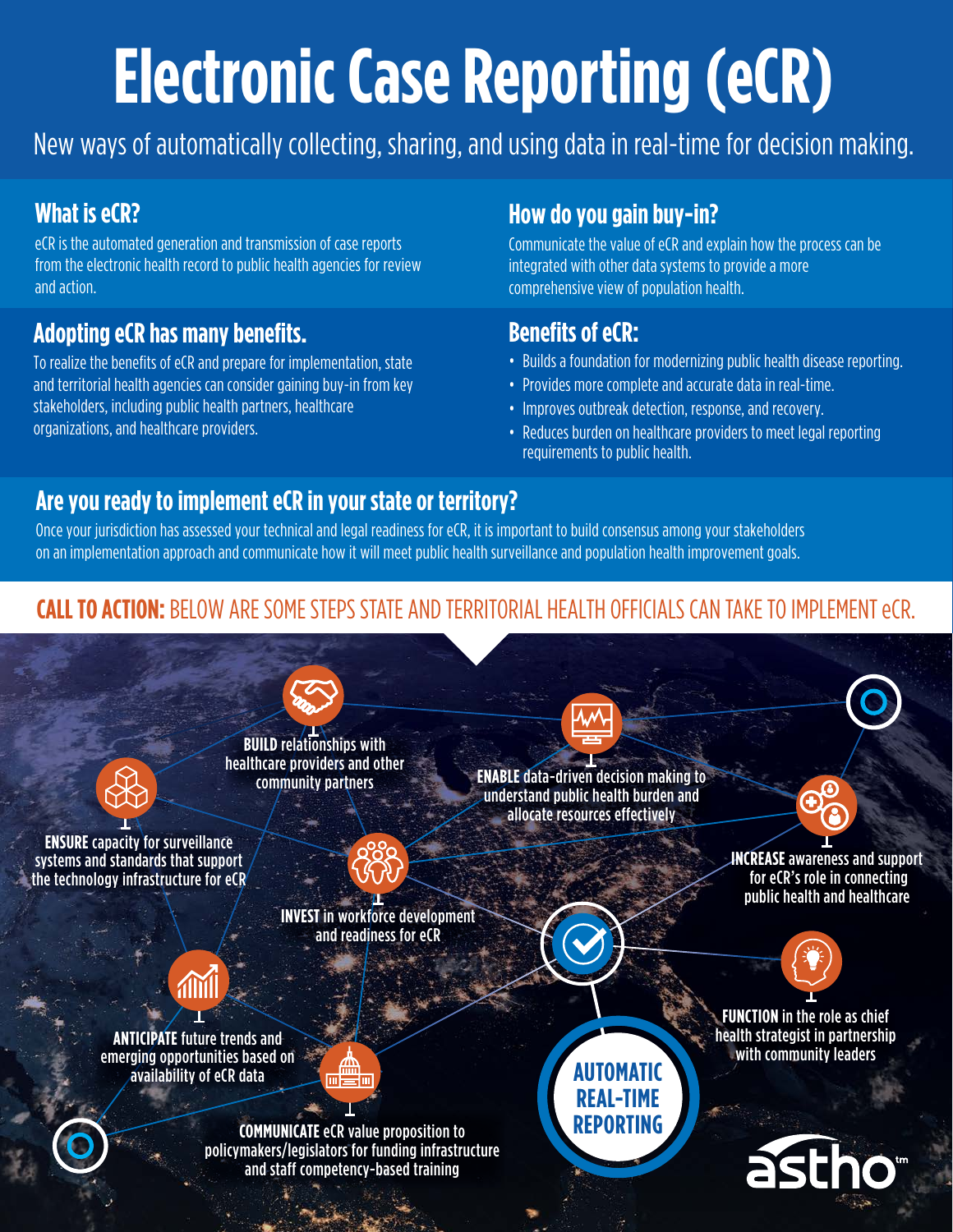## **Table of Contents**

| Health Information Health Informatics and Technology for Economic and Clinical Health  16 |  |
|-------------------------------------------------------------------------------------------|--|
|                                                                                           |  |
|                                                                                           |  |
|                                                                                           |  |
|                                                                                           |  |
|                                                                                           |  |
|                                                                                           |  |
| USE CASE EXAMPLES OF ELECTRONIC DATA EXCHANGE IN PUBLIC HEALTH PRACTICE 20                |  |
|                                                                                           |  |
|                                                                                           |  |
|                                                                                           |  |
|                                                                                           |  |
|                                                                                           |  |
|                                                                                           |  |
|                                                                                           |  |
|                                                                                           |  |
|                                                                                           |  |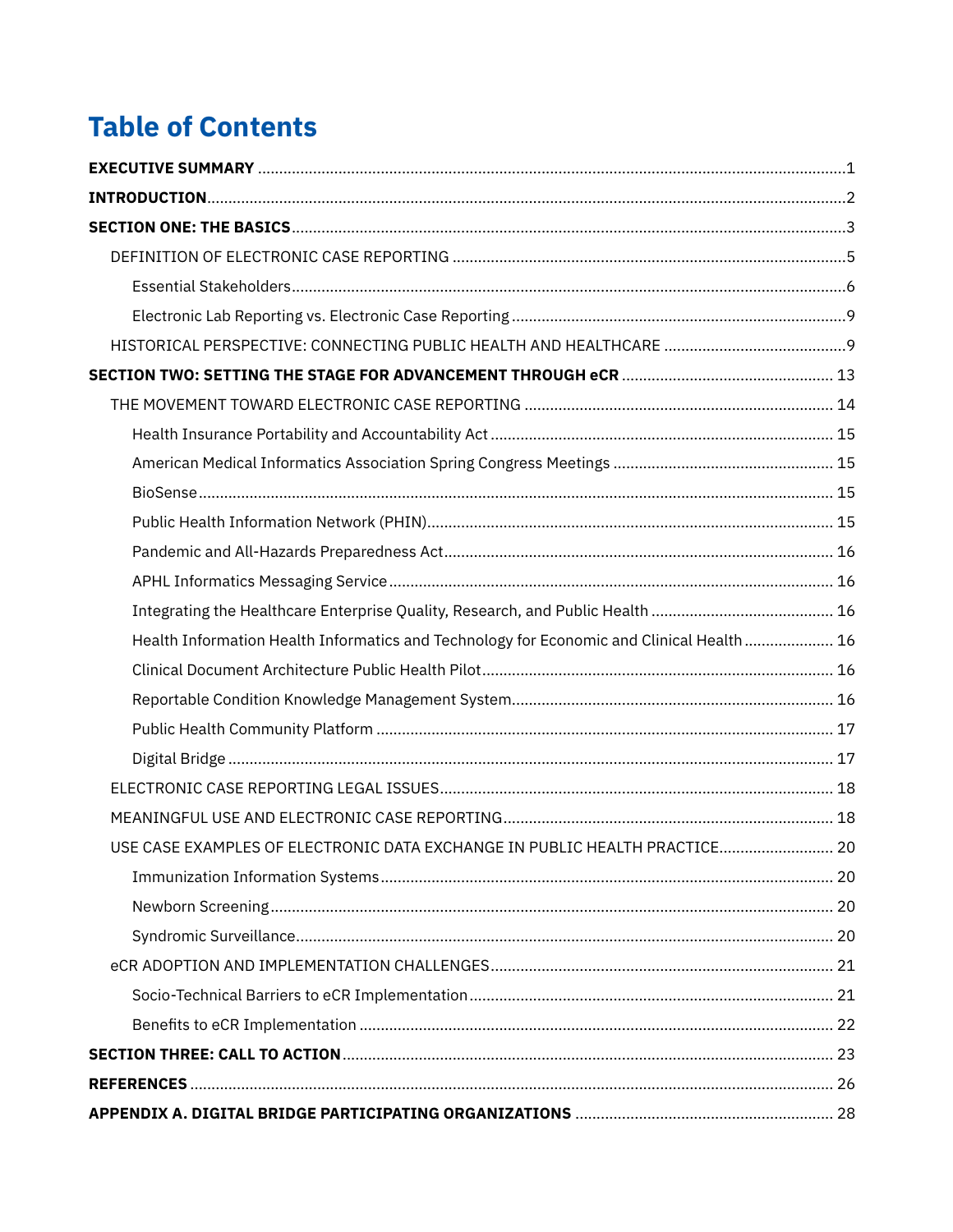## **Executive Summary**

#### State health officials, as leaders in their states, must familiarize themselves with the opportunities and challenges that the public health community faces, as well as the policies, practices, and tools that are available to them.

Trends with new and emerging infectious disease, as well as the ever-increasing prevalence of chronic disease, greatly increase the need for advanced knowledge combined with an expanded, more effective use of new technologies. Health Informatics and Technology provides new ways of collecting, sharing, and using data for analysis and visualization. Electronic reporting for surveillance purposes is one application of Health Informatics and Technology that can benefit both public health and healthcare.

High-level legal issues, funding, sustainability and maintenance, collaboration, and governance are just a few of the crucial considerations that a state health official must be aware of when embarking on, designing, or leading a Health Informatics and Technology project. This guidebook serves as a tool to assist state public health leaders as they embark on developing the data Health Informatics and Technology systems necessary to achieve excellence in population health outcomes. Using electronic case reporting as the primary example, the guidebook will help state health officials lead their state toward national public health data standards and solutions that not only serve public health's mission and goals, but will be integrated and function along with healthcare and other data systems to provide a 360-degree view of population health.

In the United States, state and local laws and regulations mandate that healthcare providers report incidence of certain diseases and conditions to public health. These reportable conditions are then reported up to CDC. Complete, timely disease case reporting is important to conducting public health surveillance. Unfortunately, these reports are often slow or incomplete and place a substantial burden of work on healthcare providers and public health agencies. The future of surveillance is electronic case reporting. Electronic case reporting is the process of electronically reporting cases of public health importance from clinically-based electronic health records to public health agencies for integration into disease surveillance system.

| <b>Benefits of Electronic Case Reporting</b>                                                  | Recommendations                                                            |
|-----------------------------------------------------------------------------------------------|----------------------------------------------------------------------------|
| Preparing public health for disease outbreaks                                                 | Build relationships with healthcare providers and other community partners |
|                                                                                               | SHO functioning in role as chief health strategist                         |
| Serving as the foundation of modernized public health disease reporting                       | Data-driven decision-making                                                |
| Making the disease reporting process more efficient and providing<br>information in less time | Effectively communicate with EHR vendors                                   |
|                                                                                               | Communicate the eCR value proposition to policymakers and legislators      |
| Automating the reporting process                                                              | Anticipate future trends and emerging needs for eCR                        |
| Allowing for standardized data capture                                                        | Increase awareness of and support for eCR's role in public health          |
|                                                                                               | Increase awareness of and support for eCR's role in healthcare             |
| Simplifying the reporting decision for providers                                              | Invest in workforce development for eCR                                    |

Along with the benefits, there are barriers and legal issues that must be addressed. The barriers to eCR can be technical, organizational, and workforce-related. There are also legal and privacy implications in collecting protected health information for eCR. State health officials should include legal expertise and other important stakeholders in the early stages of eCR implementation planning.

ASTHO proposes to work with state public health agencies, other public health professional associations, Digital Bridge, electronic health records vendors, and healthcare providers to support the implementation of eCR in state health departments.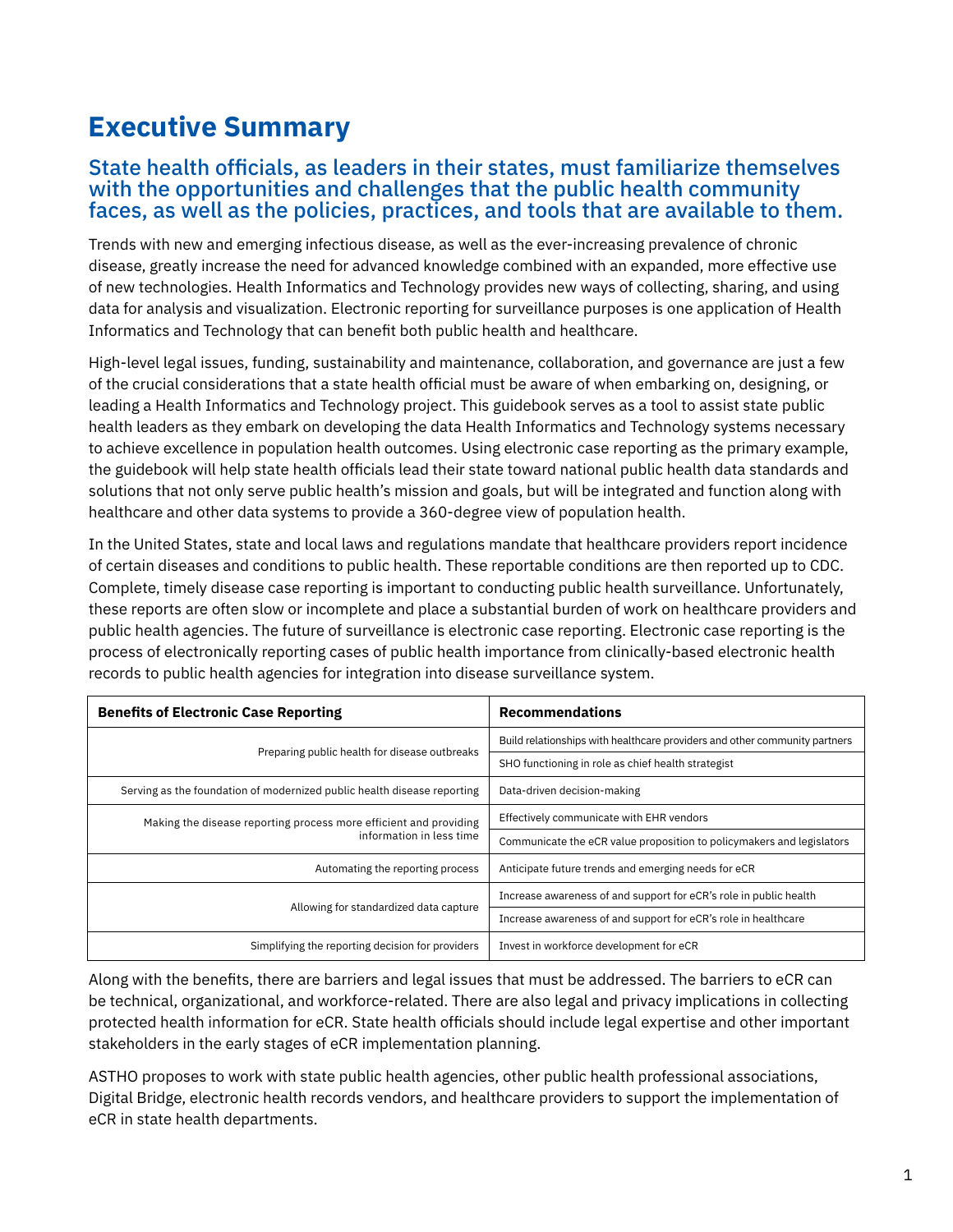## **Introduction**

The purpose of this document is to serve as a guidance tool to advance the role of state public health leaders as they embark on developing the data health informatics and technology systems necessary to achieve excellence in population health outcomes. This guidebook will assist state health officials (SHOs) in leading their states toward national public health data standards and solutions that not only serve public health's mission and goals, but are integrated and function along with other data systems to provide a 360-degree view of population health.

Using electronic case reporting (eCR) as the example, this guidebook will help state public health leaders communicate effectively with healthcare, policymakers, and funders to advance eCR as a streamlined, standardized way to submit reportable disease reports. The future is now for eCR and bidirectional exchange with healthcare to create a more efficient, effective, and higher-quality exchange of information. The guide will first describe the essential purpose of eCR, how to plan for and establish high-level buy-in, and the components for building an eCR system that can be used as a model for future integration with healthcare systems and electronic health records (EHRs). This overview of eCR is intended to serve as a guide for SHOs as they plan, develop, and implement eCR.

The guidebook is divided into three sections. Section One covers the basics of eCR and the importance of the health informatics and technology leveraged for eCR practices. After introducing eCR, it will also cover other current surveillance systems tools that assist public health with one of its core function: to assess and monitor health through disease detection, notification, and mitigation. Section Two of the guidebook will describe the newer approaches to eCR in more detail and how developing a bidirectional exchange with healthcare providers sets the stage for other advancements in surveillance and ensuring population health. This section will also explore the potential challenges that state public health leaders may face when they begin to embark on or enhance their current systems and how to address them. Lastly, Section Three is a call-to-action checklist for SHOs on how to address sustainability through leadership.

## **Acknowledgements**

This guidebook was supported by cooperative agreement, U38OT000161, funded by the Centers for Disease Control and Prevention (CDC). ASTHO would like to thank its partners at the CDC Office of Public Health Scientific Services (OPHSS) and Laura Conn, Director, Health Information Strategy in the Center for Surveillance, Epidemiology and Laboratory Services (CSELS) for their enormous contributions and guidance on this project. ASTHO would also like to recognize the contributions of Roland Gamache, Population Health Informatics, Kelley Chester, C3 Informatics. The contents of this guidebook are solely the responsibility of the authors and do not necessarily represent the official views of the CDC or the Department of Health and Human Services.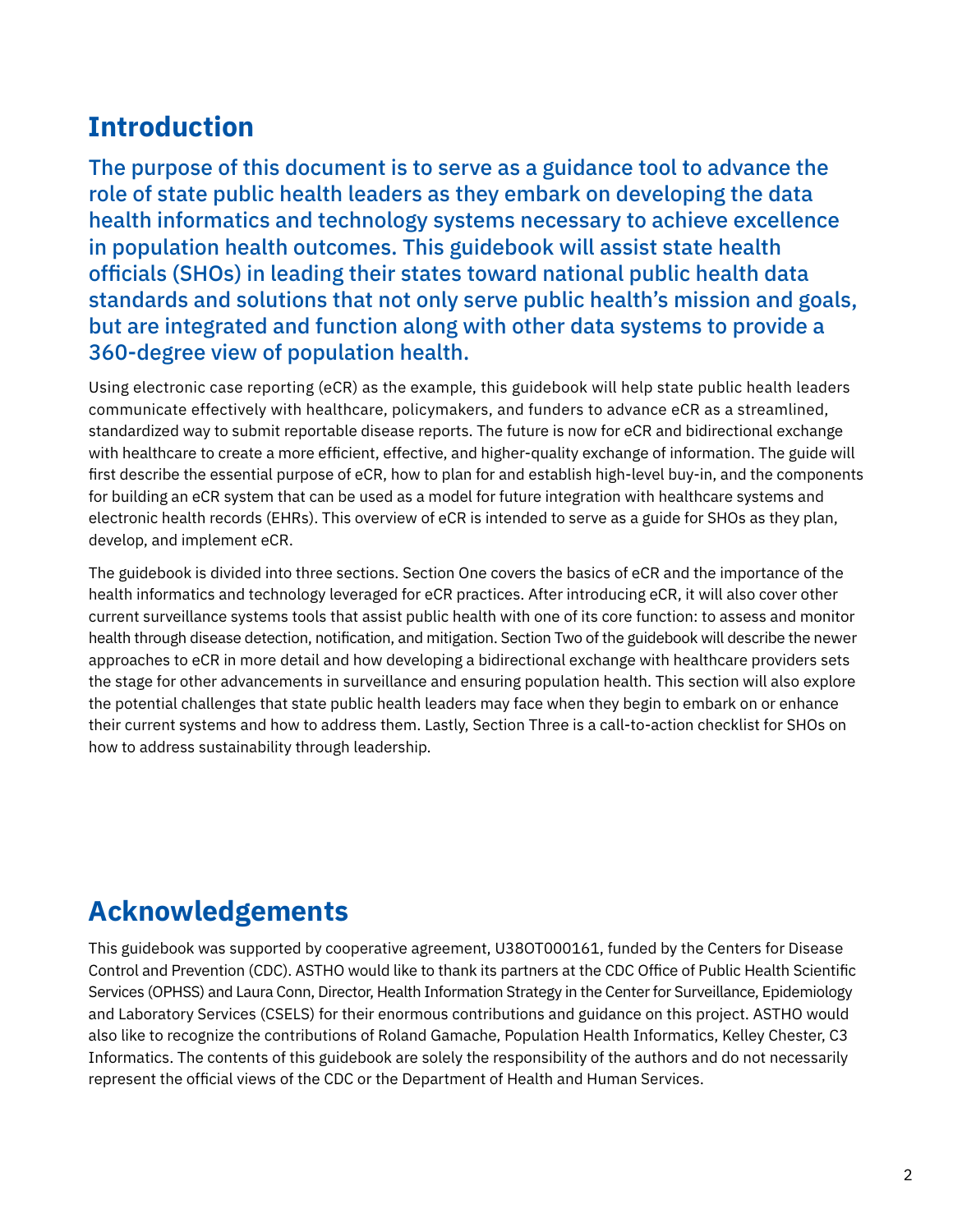## **SECTION ONE THE BASICS**

DEFINITION OF ELECTRONIC CASE REPORTING

### HISTORICAL PERSPECTIVE: CONNECTING PUBLIC HEALTH AND HEALTHCARE

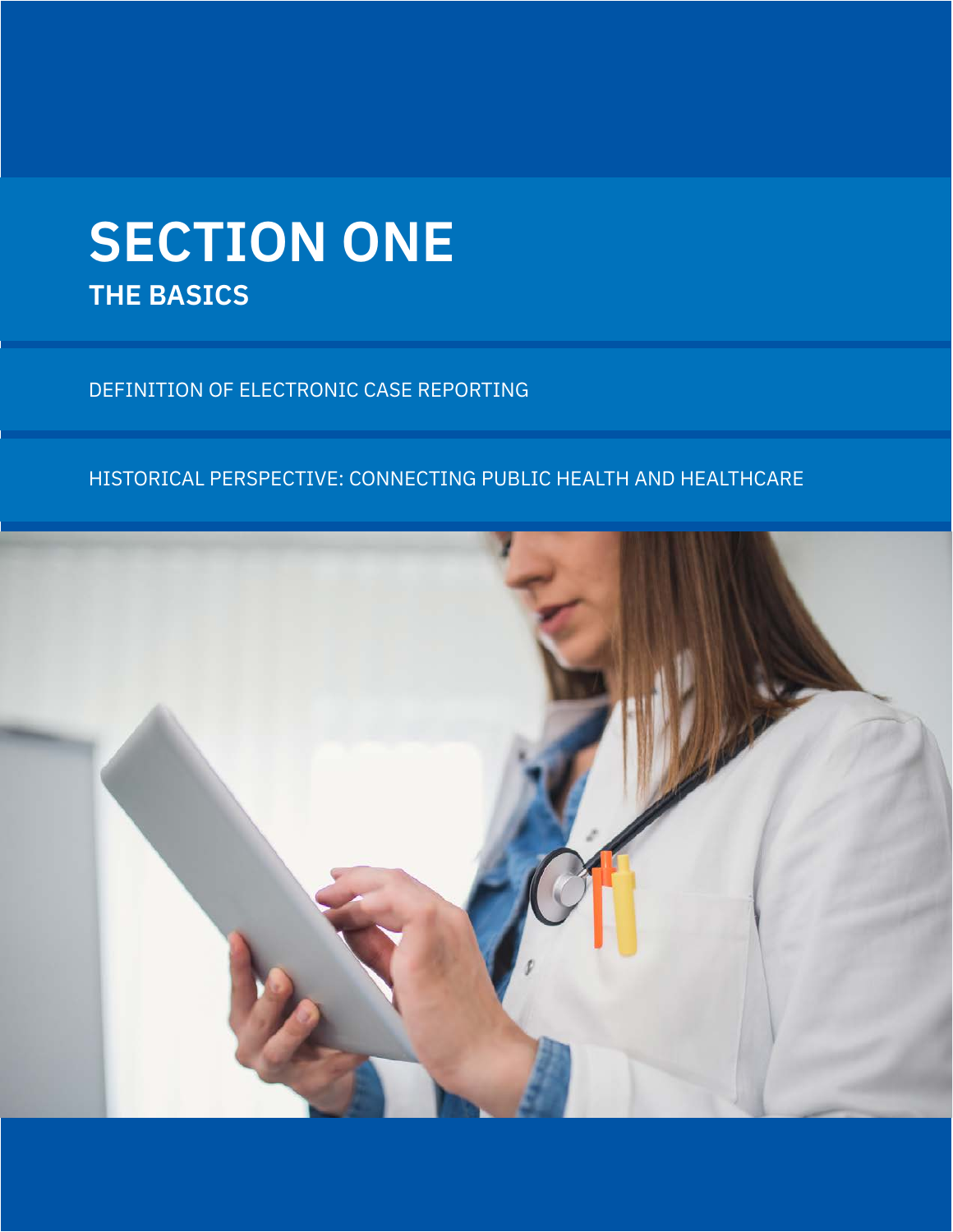## **SECTION ONE: THE BASICS**

Electronic Case Reporting better prepares public health for disease outbreaks, serves as the foundation of modernized public health disease reporting, makes the disease reporting process more efficient and provides information in less time, automates the reporting process, allows for standardized data capture, and simplifies the reporting decision for providers.<sup>1</sup>

Because eCR transfers patient data electronically from EHRs, this process allows for more comprehensive records and less follow up. Streamlining the data capture and transfer process minimizes mistakes and speeds the closure of cases, giving public health staff more time to analyze cases and interpret the data they are gathering. Additionally, systematized reporting provides a more accurate picture of diseases and more timely case report submissions, along with a more representative number of actual cases that will be reported to the state.

The public health community is facing new challenges with both communicable and chronic diseases. Emerging infections such as Ebola and Zika, as well as an aging population, have increased the need for public health professionals to effectively exchange information with their healthcare and community partners.1 The trends with emerging infections and increased chronic disease greatly increase the need for expanded and more effective use of new

Electronic reporting for surveillance purposes is one application of technology that can benefit both public health and healthcare.

technologies. Health informatics and technology provides new ways of collecting, sharing, and using data for analysis and visualization. Electronic reporting for surveillance purposes is one application of health informatics and technology that benefits both public health and healthcare.

Healthcare providers and hospital facilities are increasingly adopting eCR due to their growing use of EHRs and incentives to use EHRs in a meaningful way.<sup>2</sup> EHRs contain much of the data that providers need to report cases of reportable conditions to public health agencies. Reporting of diseases occurs either through a paper process or unidirectional electronic sharing of data. The manual processes of faxing, emailing, or calling public health agencies is tedious, inefficient, and often slows down epidemiologists' case investigation. Improving the timeliness of and access to this data is important to improving population health. In addition to reportable disease reporting for infectious diseases, the increase in chronic diseases has prompted public health agencies to start collecting information on cancer, diabetes, heart disease, and other conditions.

Public health surveillance systems and EHRs must serve both the information needs of clinical encounters and the needs of the greater community. These two types of systems must communicate seamlessly to realize eCR's potential. To benefit both stakeholder groups, data exchange must be bidirectional, clinical care data from providers will flow to public health organizations and condition specific reporting information and summarized community health data will flow to back providers.

This guidebook includes background and a historical perspective of the progress made in case reporting and surveillance todate. Examples of bidirectional data sharing, as well as the barriers and benefits to eCR, are also included. Finally, there is a call to action for SHOs at the end of the document.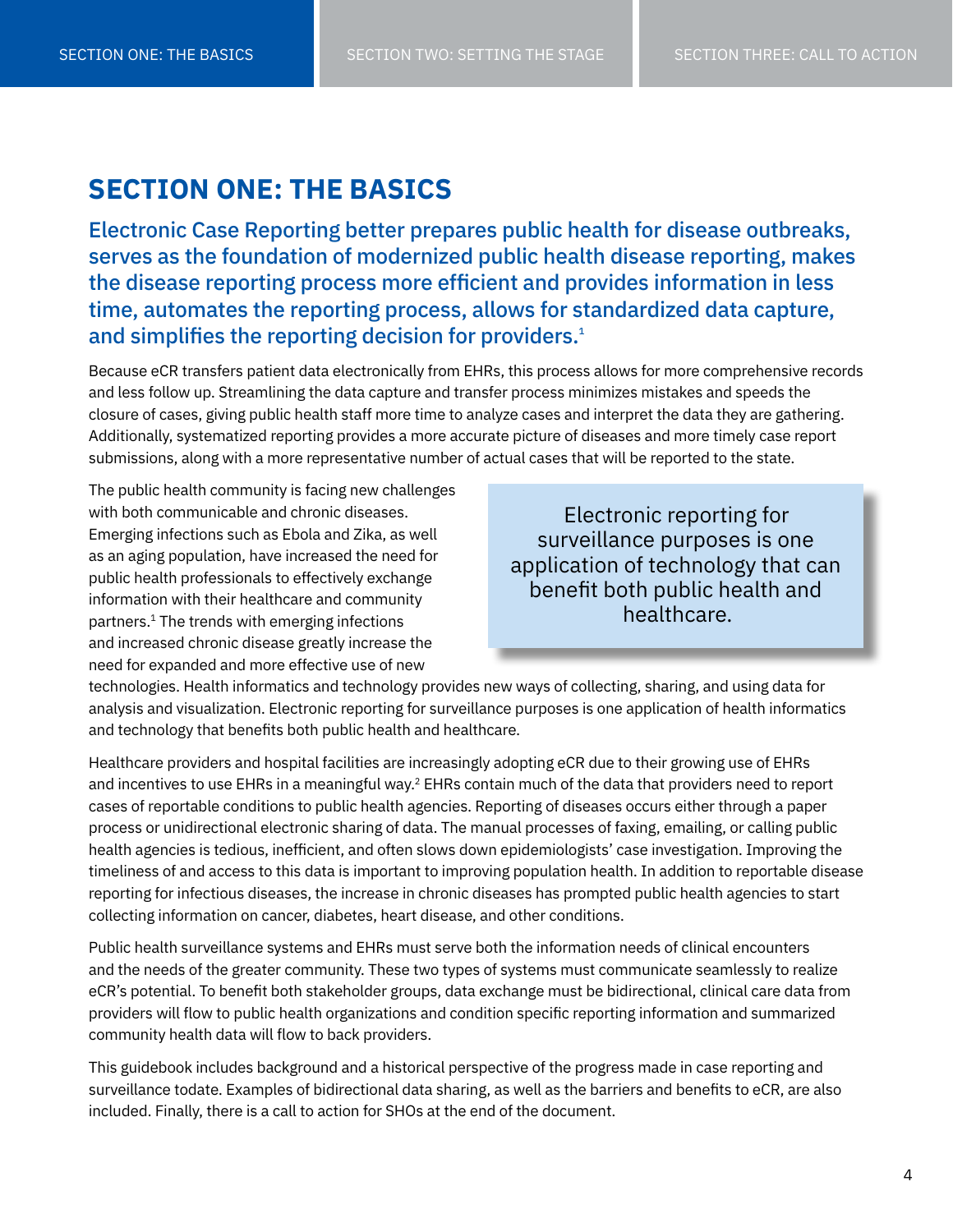## <span id="page-7-0"></span>**Definition of Electronic Case Reporting**

Complete, timely disease case reporting is important to conducting public health surveillance. However, case reporting from healthcare providers typically is a paper-based system or electronic entry into a web-based portal to state health department systems.3-4 These reports are often slow, incomplete, and place a substantial burden on healthcare providers and public health agencies. eCR is the future of surveillance. eCR is the automated process of electronically reporting cases of public health importance from clinically-based EHRs to public health agencies for integration into disease surveillance systems.<sup>1</sup>

Surveillance is a component of the 10 Essential Public Health Services and crucial to monitoring population health.5-7 Public health surveillance benefits from the connection between healthcare providers and public health agencies.<sup>8-9</sup> In the United States, state and local laws and regulations mandate that healthcare providers report incidence of certain diseases and conditions to public health, which then reports the incidences to CDC.

Public health agencies rely on their healthcare partners to report these conditions and disease outbreaks in their patient population. $1$ 

Exchanging electronic clinical data, both inpatient and outpatient, with public health programs has changed the way healthcare providers gather surveillance data.<sup>10</sup> In a manual disease reporting process, healthcare providers record data on paper and send those reports to public health agencies for entry into surveillance systems.

Electronic data exchange can be unidirectional or bidirectional. Unidirectional exchange occurs when healthcare providers report directly to public health, including specialty registries. Bidirectional data exchange occurs through the use of common data content and transport standards in a real-time or near real-time basis. Bidirectional exchange allows public health and healthcare to build a more complete, up-to-date record in systems.

eCR is the process of electronically reporting cases of public health importance from clinically-based electronic health records to public health agencies for review and action.

#### *SHOs as Chief Health Strategists*

SHOs have a long-standing history of establishing partnerships with healthcare providers to develop community-wide needs assessments that help guide both public health and healthcare. The chief health strategist will not only partner with healthcare to establish shared goals, but will include other partners from social services, business, and other governmental agencies. When formal partnerships are made, each sector will be more effective in improving client health and well-beingare made, each sector will be more effective in improving client health and well-being.

eCR is the process of electronically reporting cases of public health importance from clinically-based electronic health records to public health agencies for review and action.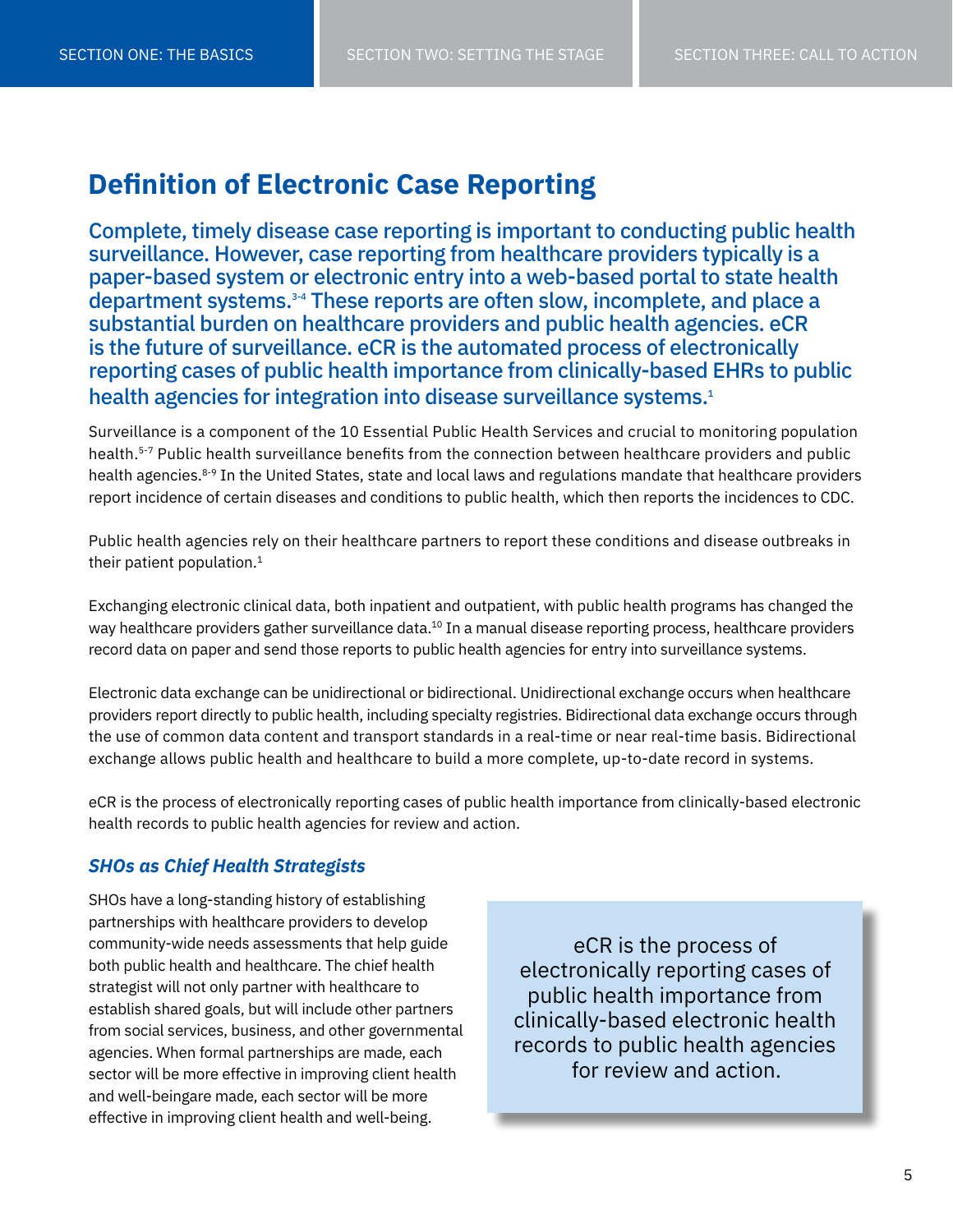#### <span id="page-8-0"></span>*Essential Stakeholders*

There are multiple stakeholder groups that play essential roles in the eCR process and benefit from it. The stakeholder groups include patients, providers, healthcare organizations, EHR vendors, public health agencies, and others. It is important for SHOs to understand the role each stakeholder group plays in the eCR process in order to facilitate implementation. Most critically, SHOs need productive working relationships with their local healthcare providers. Patient-related data is housed within providers' medical offices and associated facilities and is the core component of case reporting. As the chief health strategist, the SHO needs to be able to assemble and process input from the stakeholders who are impacted by data's timeliness, accuracy, and completeness. Because disease-related case information is more readily available, eCR can also enhance situational awareness to support executive decision-making. The typical stakeholder groups are identified and discussed below.



#### *Patients*

Patients provide essential individual case report data when they visit their healthcare provider while ill. This protected health information is the cornerstone of the case report. According to the Health Insurance Portability and Accountability (HIPAA) Act of 1996, patients have a right to protection of their confidential data and these safeguards must be built into the eCR process.



#### *Healthcare Delivery*

Healthcare providers capture case report data during patient encounters and record data into the EHR. Currently, providers report this data to public health agencies either in a paper format or stand-alone internet-based data system entry. Electronic case reporting seeks to automate and integrate this data systems entry process.



#### *Healthcare Organizations*

Healthcare organizations gather clinical data for patients who are treated or hospitalized within their network of facilities. This data is stored in EHRs, as well as clinical data warehouses or repositories that integrate data across multiple clinical domains (e.g., laboratory, pharmacy, claims, etc.). This data can be shared with public health in the form of case reports. Reporting this case data electronically will make the process more efficient.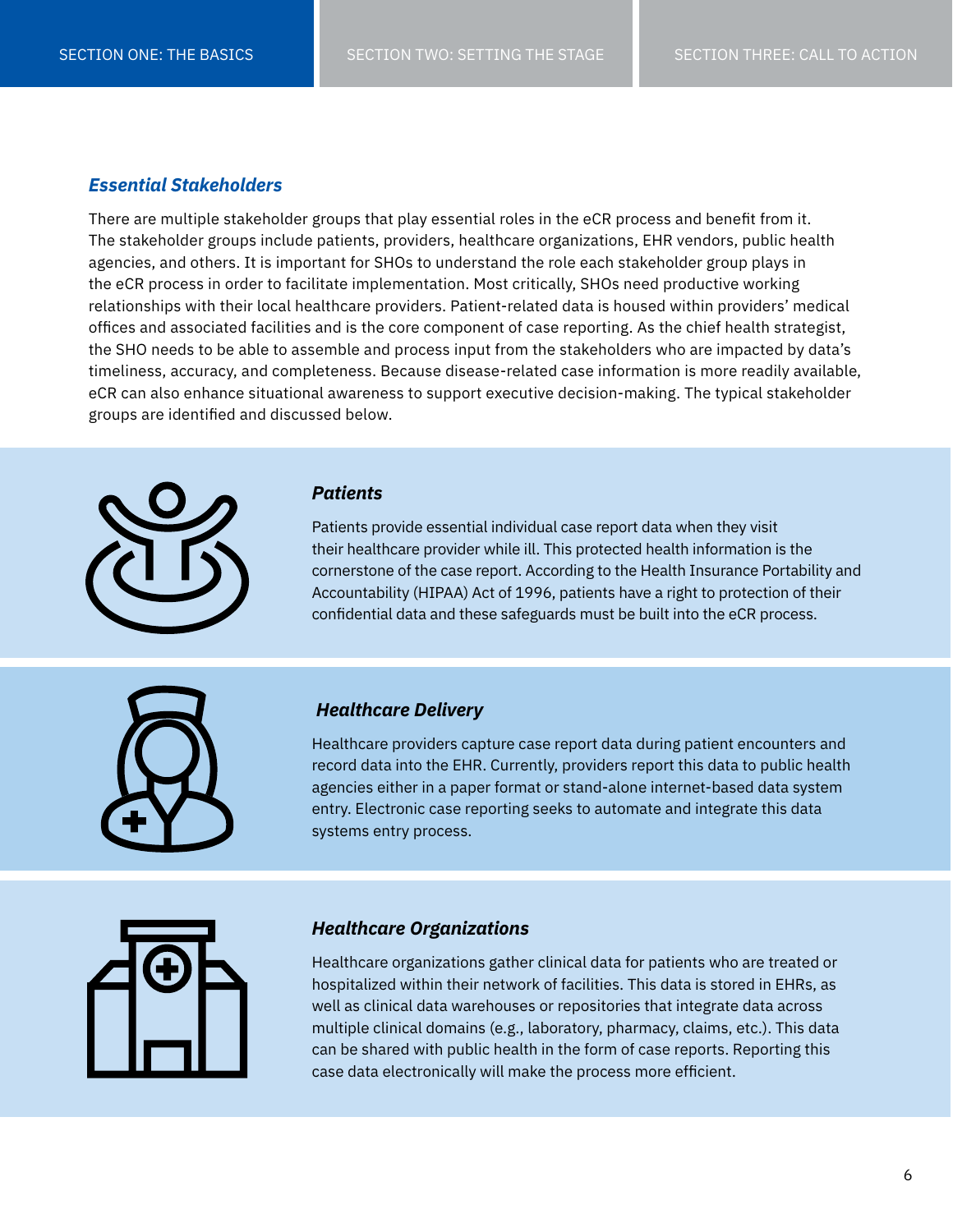#### *Essential Stakeholders (continued)*



#### *EHR Vendors*

EHR vendor organizations develop the EHR systems that automatically send an initial electronic case report (eICR) to public health departments. The EHR system compares coded clinical information (i.e., diagnosis codes) with the Reportable Conditions Trigger Codes (RCTC), a pre-defined set of public health trigger codes. Upon detecting a match, the EHR builds the eICR and sends it to public health through a decision support intermediary. Customer and healthcare provider demands have driven EHR vendors to develop functionality for eCR. The public health community should work more closely with EHR vendors to ensure that EHR systems meet public health needs and public health systems share information back to clinical providers.

#### *Decision Support Intermediaries*



A decision support intermediary is a health informatics and technology-based solution that acts as a link between healthcare EHRs and public health surveillance systems. They receive, validate, process eICRs for Reportability, create a Reportability Response (RR) and route eICR and RR documents between healthcare providers and public health agencies. Currently for eCR, the Association of Public Health Laboratories (APHL) operates the APHL Informatics Messaging Services (AIMS) platform, which hosts the Reportable Condition Knowledge Management System (developed by the Council for State and Territorial Epidemiologists (CSTE) and together carry out the functions described above. These intermediaries use clinical decision support (CDS) tools to determine if the eICR meets specific criteria before routing the case to public health surveillance systems.



#### *State, Territorial, Local, and Tribal (STLT) Public Health Departments*

Public health departments receive and integrate eICR documents into their surveillance systems. Epidemiologists can then act on the information and determine if additional follow up and reporting is needed. However, epidemiologists and other public health professionals must have the knowledge and skillset to effectively use eCR. The public health workforce needs additional investment to ensure that the right people have the right information at the right time.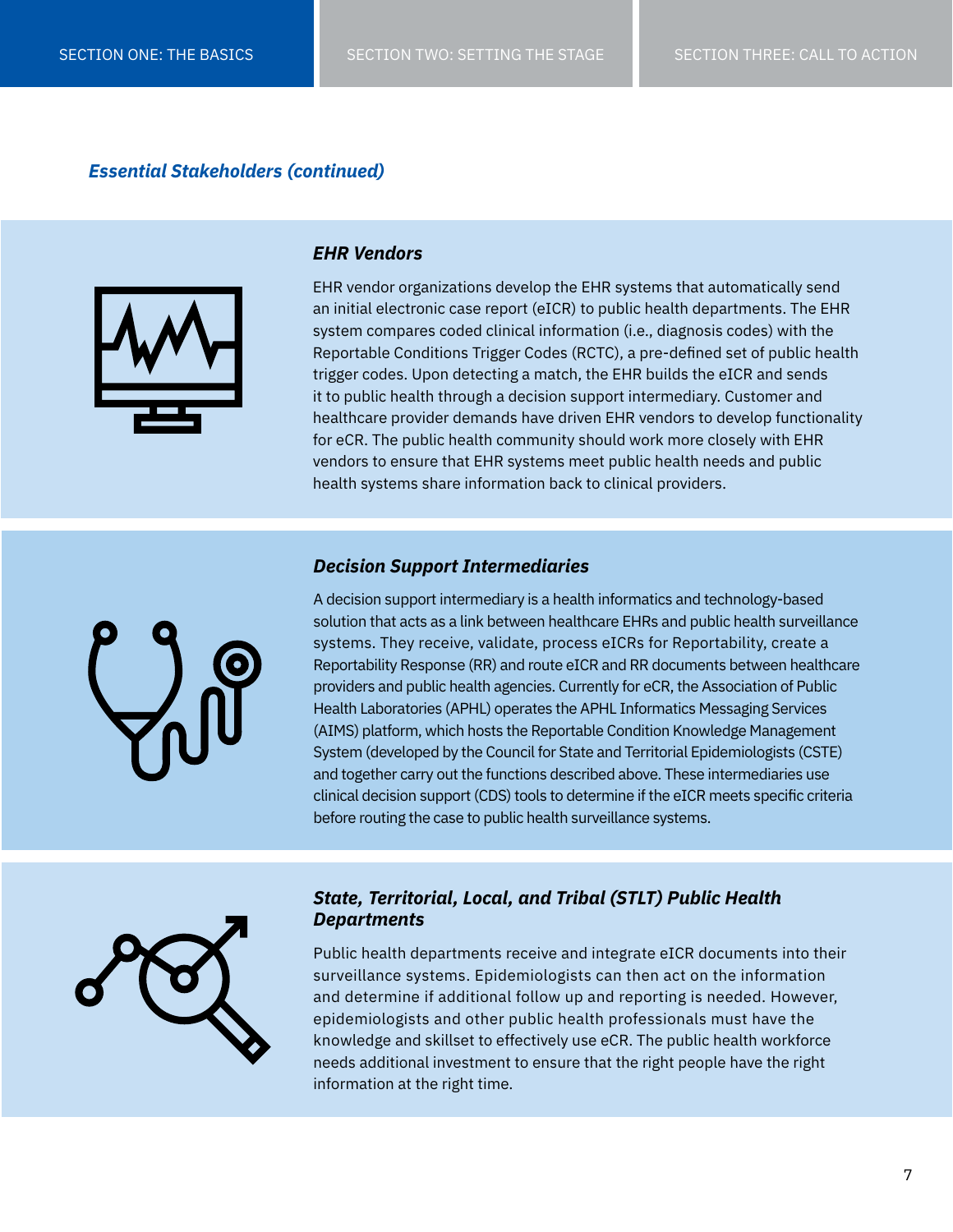#### *Essential Stakeholders (continued)*



#### *Federal Agencies*

Agreements between states and the federal government facilitate voluntary case notification to CDC. Local health departments receive cases from providers and healthcare organizations. These cases are then compiled at the local level and sent to the state public health department. Cases are compiled at the state level and reported to CDC on a periodic basis.



#### *Policy Makers*

The information collected through eCR is critical for public health professionals to meet their stakeholders' needs and deliver on the promise of the essential services, such as monitoring the health of the community, diagnosing and investigating disease, and providing care. eCR data can also play a role in developing policy and informing changes in the way public health does its work.

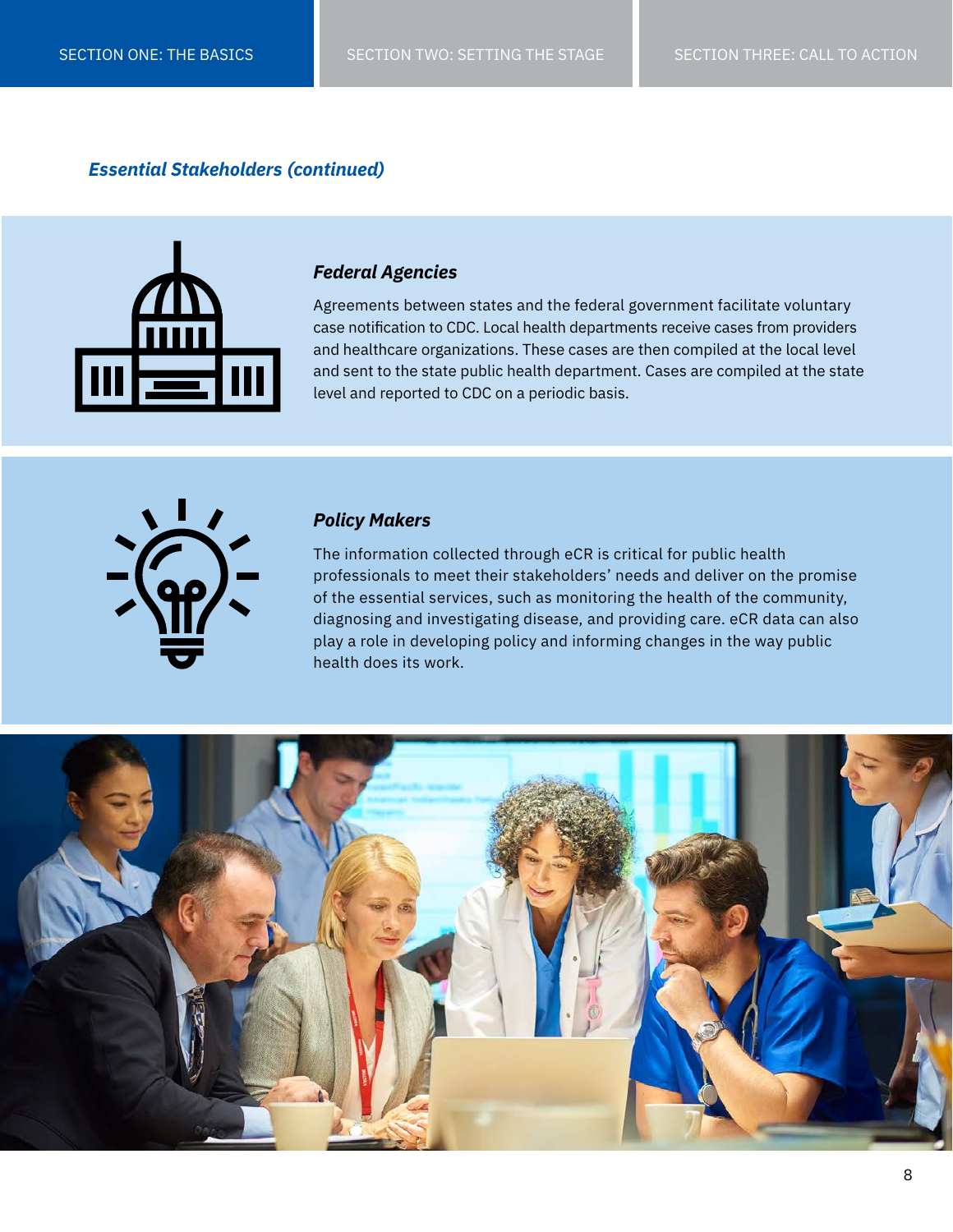#### *Electronic Lab Reporting vs. Electronic Case Reporting*

Electronic laboratory reporting (ELR) is the automated transmission of laboratory-related data from commercial, public health, hospital, and other labs to state and local public health departments from laboratory information management systems.<sup>13</sup> ELR has many benefits, including improved timeliness, reduction of manual data entry errors, and reports that are more complete.<sup>14</sup> ELR supports overall public health surveillance by helping improve the timeliness and accuracy of case reporting and confirmation to state and local health departments. Reporting also supports national public health surveillance by improving the timeliness and accuracy of notifiable disease data that states voluntarily share with CDC.

Data from EHRs, including laboratory results, provide more complete, timely case report data for decision makers

in public health agencies. $15$  The distinguishing difference is that other types of data can also be transmitted through eCR, including patient demographics, lab test orders, diagnoses, treatment information and other clinical observations.



*Figure 1. 10 Essential Public Health Services*

Data from EHRs, including laboratory results, provide more complete, timely case report data for decision makers in public health agencies.

## **Historical Perspective: Connecting Public Health and Healthcare**

The history of connecting public health and healthcare dates back to the late 1800s, when Congress authorized the U.S. Marine Hospital Service to collect reports about local occurrences of diseases, such as cholera, smallpox, plague, and yellow fever.<sup>16</sup> The modern-day collection of reportable diseases to state, territorial, local, and tribal health departments continues that collaboration. Public health practice utilizes case reporting from healthcare providers to create interventions that reduce the burden of disease on the population.

Information technology (IT) and the development of surveillance information systems have had a tremendous impact on the way public health surveillance is practiced.<sup>17</sup> In 1951, ASTHO developed a list of nationally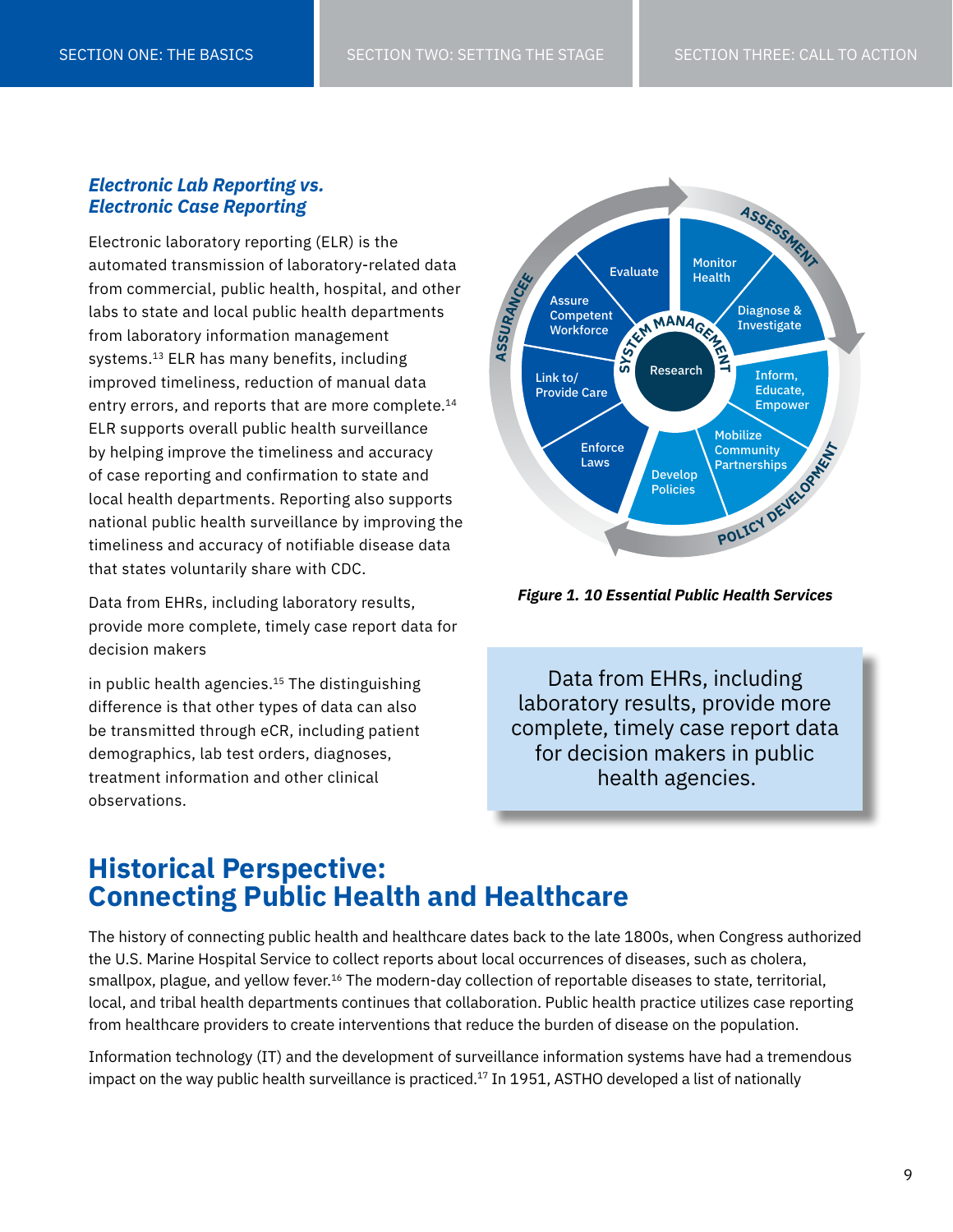notifiable diseases and starting in 1955, CSTE began regularly updating this list. Over the years, surveillance systems and public health data sources for both infectious and noninfectious diseases have emerged at all levels of public health practice.

Public health surveillance systems rely on clinical data from EHRs, laboratory reports,

Information technology and the development of surveillance information systems have had a tremendous impact on the way public health surveillance is practiced.

vital statistics, surveys, and other data sources. Table 1 gives examples of several national public health surveillance systems that eCR activities may impact

| <b>SURVEILLANCE SYSTEM</b>                                                          | <b>DESCRIPTION</b>                                                                                                                                                                                                                                                                            |
|-------------------------------------------------------------------------------------|-----------------------------------------------------------------------------------------------------------------------------------------------------------------------------------------------------------------------------------------------------------------------------------------------|
| <b>National Electronic</b><br>Telecommunications System for<br>Surveillance (NETSS) | NETSS allowed health jurisdictions to collect and transmit<br>weekly data regarding nationally notifiable diseases to<br>CDC. NETSS is no longer in use.<br>https://wwwn.cdc.gov/nndss/netss.html                                                                                             |
| <b>National Notifiable Diseases</b><br>Surveillance System (NNDSS)                  | Integrated surveillance information systems in public health<br>departments are primary sources for reports to the NNDSS.<br>These systems use the CDC National Electronic Disease<br>Surveillance System (NEDSS) architectural standard.<br>https://wwwn.cdc.gov/nndss/                      |
| The Epidemic Information Exchange<br>$(Epi-X)$                                      | Epi-X is a web-based communications solution that allows CDC<br>officials, state and local health departments, poison control<br>centers, and other public health professionals to securely<br>access and share preliminary health surveillance information.<br>https://www.cdc.gov/epix/     |
| Epi Info                                                                            | Epi Info is used for outbreak investigations by providing<br>epidemiologists with an easy data entry form and database<br>construction, customized data entry experience, and data<br>analyses with epidemiologic statistics, maps, and graphs.<br>https://www.cdc.gov/epiinfo/               |
| National Syndromic Surveillance<br>Program BioSense Platform                        | The BioSense platform is a cloud-based health information<br>system that allows public health officials to collect,<br>analyze, and exchange syndromic data in order to improve<br>awareness of health threats over time and across regional<br>boundaries.https://www.cdc.gov/nssp/biosense/ |

#### *Table 1. National Public Health Surveillance Systems*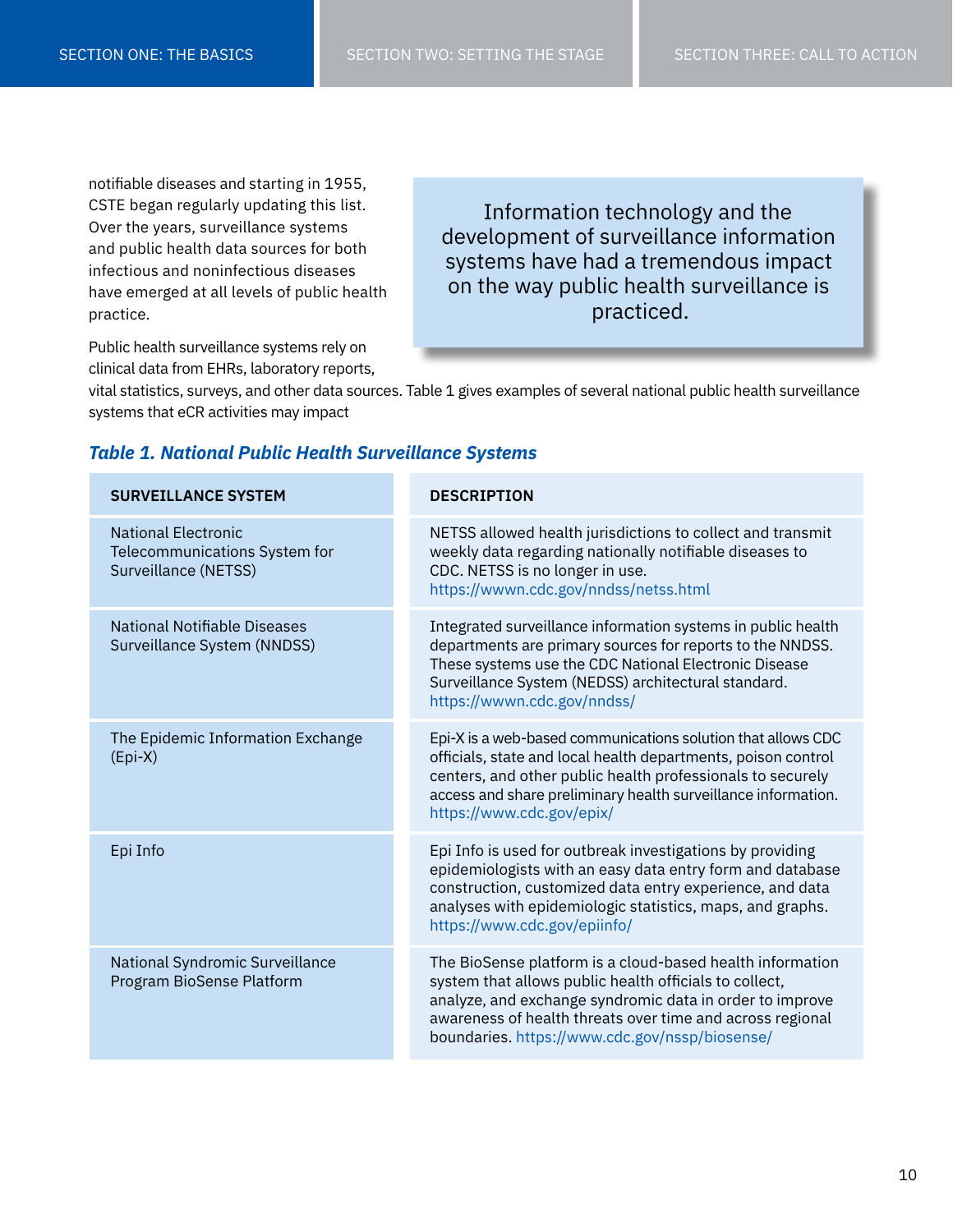Over the decades, Health Informatics and Technology has improved modern surveillance systems and public health data sources. These data sources represent a wide-range of information gathered at the national, state, or local levels. Public health data sources are increasingly available on the Internet. These public-use databases may be packaged and ready for direct use or raw data sets that require additional user intervention. The National Center for Health Statistics (NCHS) provides researchers with a rich source of data to perform data analysis. Table 2 presents examples of several data sources available from NCHS.

NCHS uses a variety of data collection mechanisms to obtain information from multiple data sources.18 NCHS works with each vital registration area and the National Association for Public Health Statistics and Information Systems to collect vital registration data and improve timeliness and data quality. It is working to implement electronic exchange for birth and death registration systems. These electronic records will improve timeliness of data and allow for data sharing between the states and territories.

#### **DATA SOURCE** National Health and Nutrition Examination Survey (NHANES) National Health Care Surveys National Vital Statistics System (NVSS) National Survey of Family Growth (NSFG) National Health Interview Survey (NHIS) National Immunization Survey (NIS) **DESCRIPTION** NHANES is a program of studies designed to assess the health and nutritional status of adults and children in the United States. https://www.cdc.gov/nchs/nhanes/ These surveys are designed to answer key questions of interest to healthcare policymakers, public health professionals, and researchers. Some of these questions concern healthcare resources, quality, and disparities. https://www.cdc.gov/nchs/dhcs/ NVSS collects and disseminates the nation's official vital statistics, including births, deaths, marriages, divorces, and fetal deaths. https://www.cdc.gov/nchs/nvss/ NSFG gathers information on family life, marriage and divorce, pregnancy, infertility, use of contraception, and general and reproductive health. https://www.cdc.gov/nchs/nsfg/ NHIS is the principal source of information on the health of the civilian non-institutionalized population. https://www.cdc.gov/nchs/nhis/ NIS is a group of phone surveys used to monitor vaccination coverage among children aged 19-35 months, teens 13-17 years, and flu vaccinations for children 6 months-17 years. https://www.cdc.gov/vaccines/imz- managers/nis/index.html

#### *Table 2. NCHS Data Sources*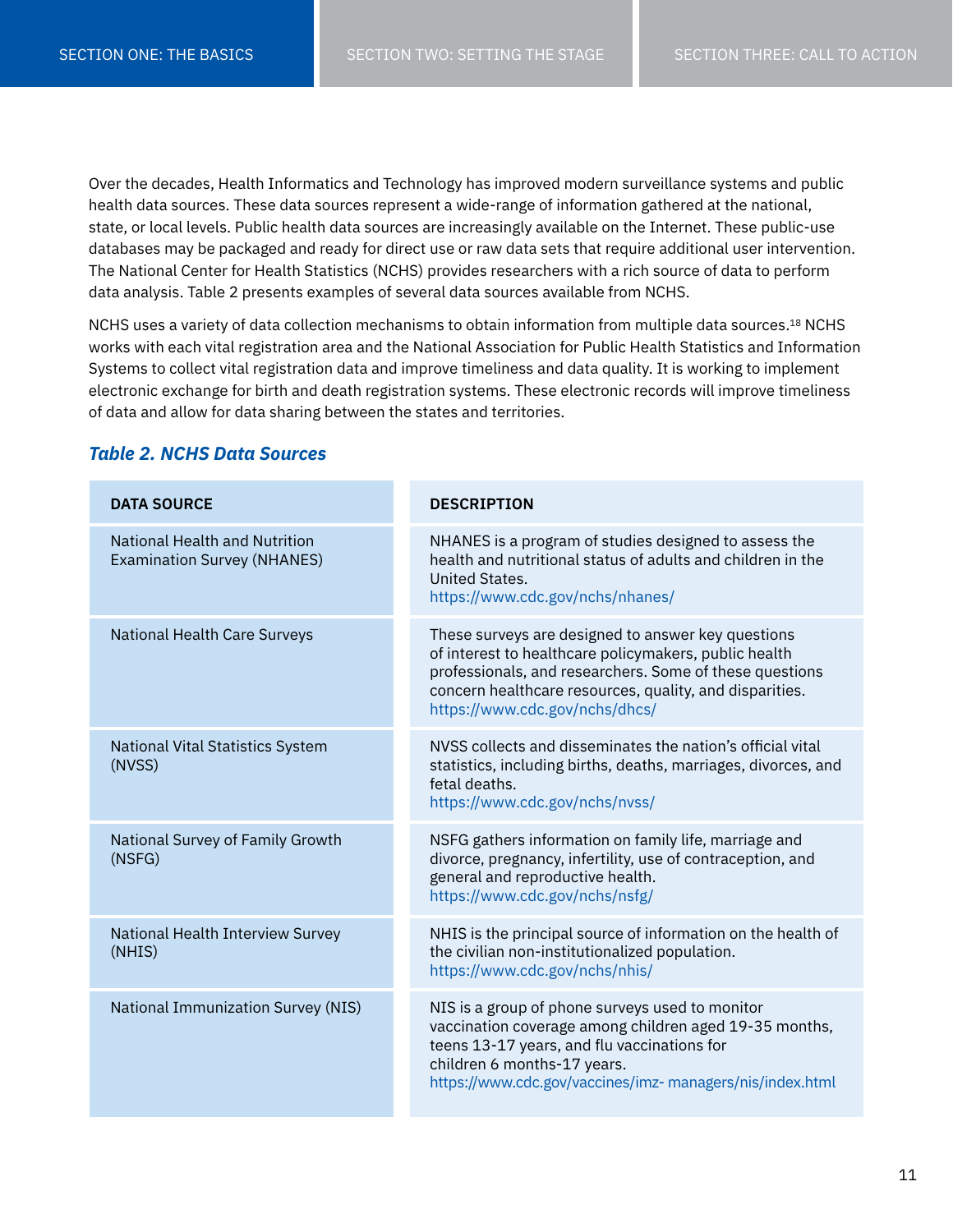| Longitudinal Studies of Aging<br>(LSOA)                      | LSOA is a multi-cohort study of persons 70 years of age<br>and older that is designed primarily to measure changes<br>in the health, functional status, living arrangements, and<br>health services utilization of two cohorts of Americans as<br>they move into and through the oldest ages.<br>https://www.cdc.gov/nchs/lsoa/ |
|--------------------------------------------------------------|---------------------------------------------------------------------------------------------------------------------------------------------------------------------------------------------------------------------------------------------------------------------------------------------------------------------------------|
| State and Local Area Integrated<br>Telephone Survey (SLAITS) | SLAITS supplements current national data collection<br>strategies by providing in-depth state and local area data<br>to meet various program and policy needs in an ever-<br>changing healthcare system.<br>https://www.cdc.gov/nchs/slaits/                                                                                    |

At its outset, eCR initiatives seek to collect EHRs to create state-based data sources for five notifiable diseases: Gonorrhea, chlamydia, salmonella, pertussis, and Zika. These case reports will be triggered by a set of standard codes (ICD-10, LOINC, SNOMED, etc.) and sent from EHRs to public health surveillance systems. APHL, CSTE, and CDC have vetted the codes for these conditions and intend to develop codes for all notifiable diseases.<sup>1</sup>

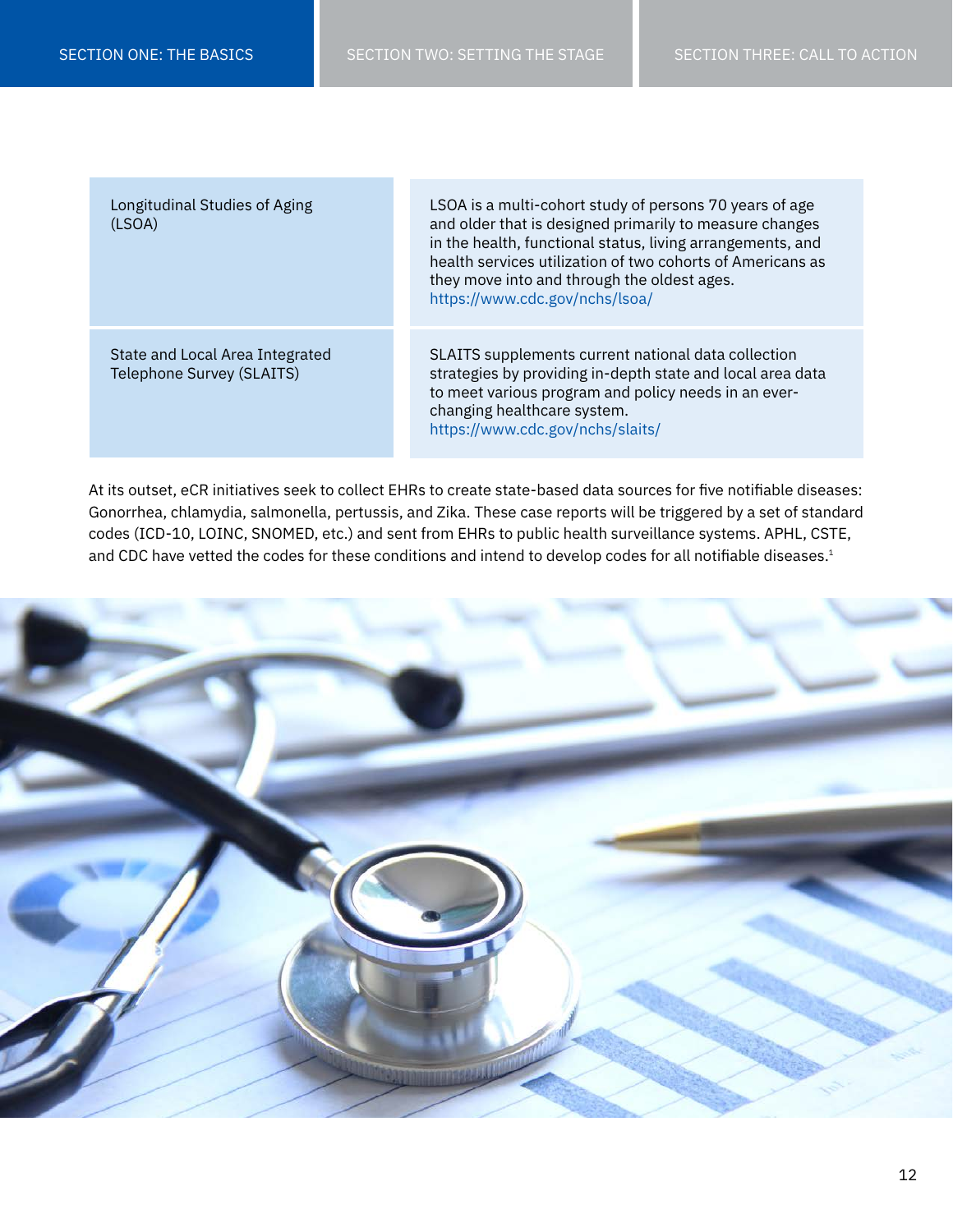## **SECTION TWO SETTING THE STAGE FOR ADVANCEMENT THROUGH eCR**

THE MOVEMENT TOWARD ELECTRONIC CASE REPORTING

ELECTRONIC CASE REPORTING LEGAL ISSUES

MEANINGFUL USE AND ELECTRONIC CASE REPORTING

USE CASE EXAMPLES OF ELECTRONIC DATA EXCHANGE IN PUBLIC HEALTH PRACTICE

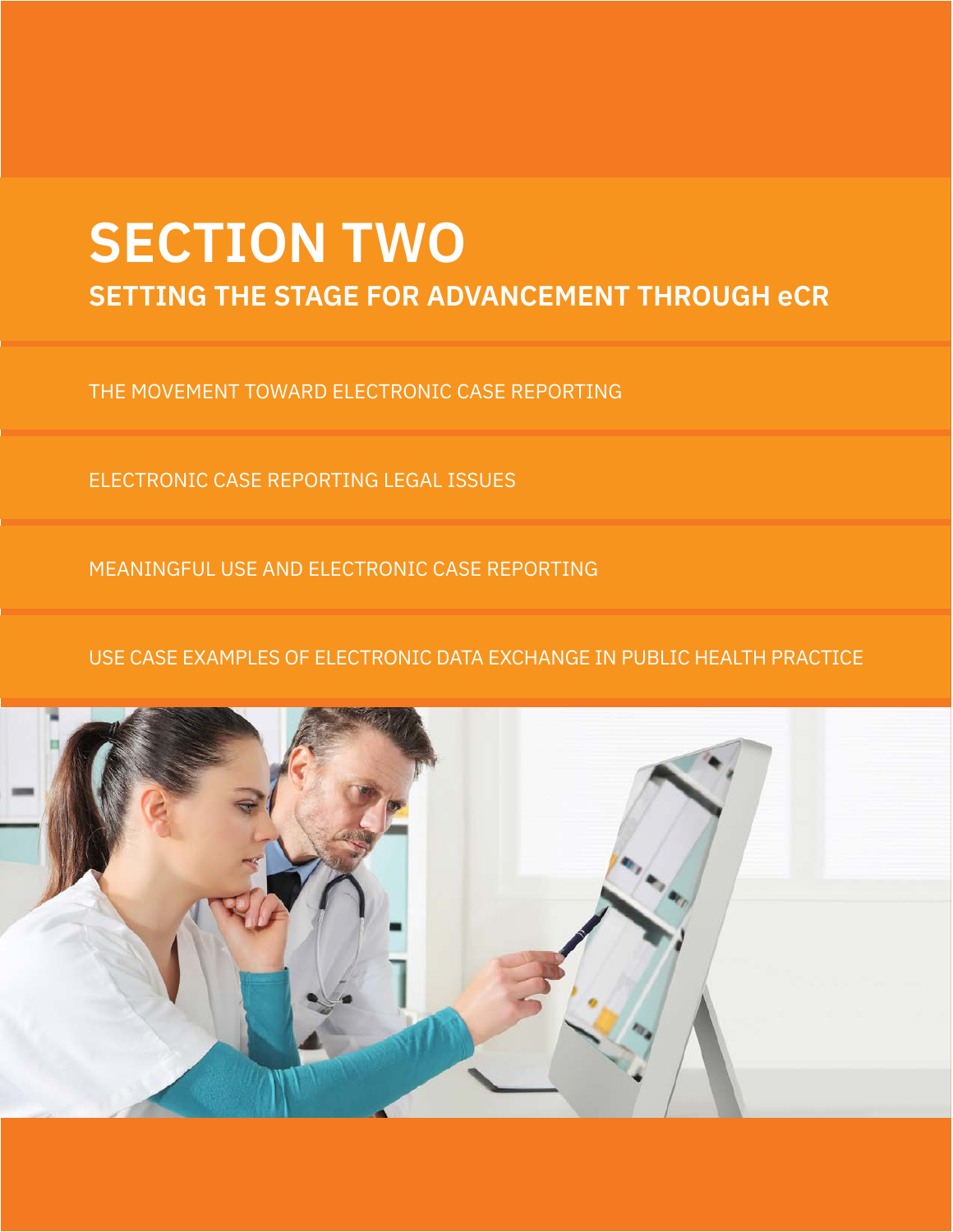### **SECTION TWO: SETTING THE STAGE FOR ADVANCING ELECTRONIC CASE REPORTING**

Relative to state and local governmental agencies, public health is typically an early IT adopter. However, public health has applied much of the Health Informatics and Technology in a categorical manner, developing systems mainly on narrowly-focused applications.2 Disease outbreaks and other threats to the public's health require timely information that enable leaders to make effective decisions.<sup>19</sup>

There are many events, regulations, policies, and technologies that allow public health to implement eCR with its healthcare partners. Each of these events, regulations, and systems have played an integral role over time in connecting healthcare and public health. A timeline of selected events is presented in Figure 2 and those components are discussed below.



#### *Historical Timeline: eCR Implementation*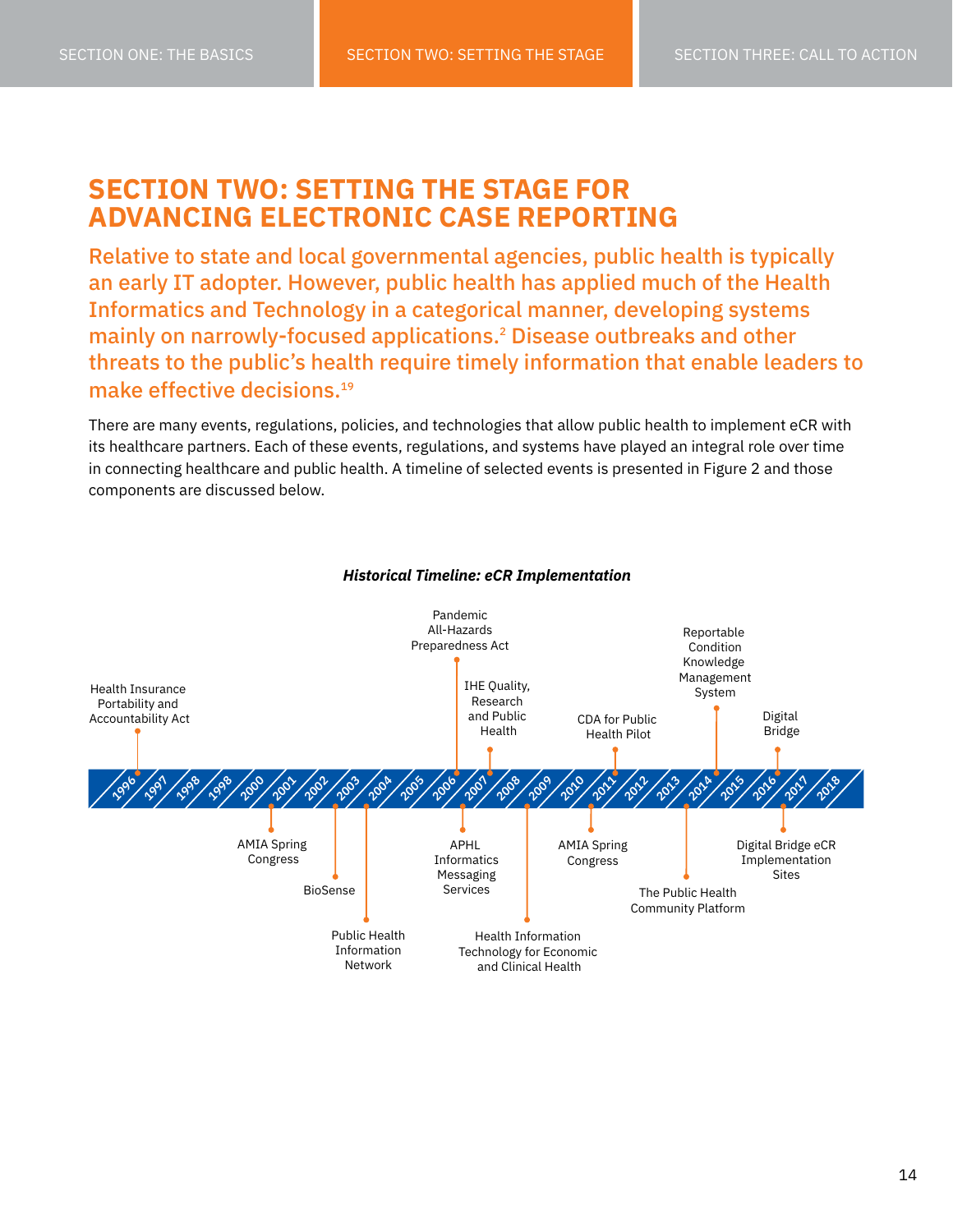#### *Health Insurance Portability and Accountability Act*

The privacy standards issued as part of the Health Insurance Portability and Accountability Act of 1996 (HIPAA) provide protection for the privacy of certain individually identifiable health data, known as protected health information.<sup>20</sup> To balance public health's need to protect communities, the privacy rule allows it to collect identifiable data without individual authorization for the purposes of preventing or controlling

There are many events, regulations, policies, and technologies that allow public health to implement electronic case reporting with its healthcare partners.

disease, injury, or disability. This balancing act allows epidemiologists to collect and use important public health data to create policy interventions to keep the population safe from existing and emerging threats

#### *American Medical Informatics Association Spring Congress Meetings*

In 2001, the American Medical Informatics Association's (AMIA) Spring Congress brought together members of the public health and informatics communities to develop a national agenda for public health informatics.2 The participants discussed funding and governance; architecture and infrastructure; standards and vocabulary; research, evaluation, and best practices; privacy, confidentiality, and security; and training and workforce. Key themes that emerged from this meeting include engagement in coordinated activities related to information architecture, standards, confidentiality, and research. The participants also noted that the public health workforce needed informatics training at all levels.

AMIA hosted another meeting in 2011 to revisit the 2001 agenda and assess the progress that had been made over a decade.21 The participants developed recommendations to further guide the public health informatics field based around three key themes: (1) Enhancing communication and information sharing within the community, (2) improving the consistency of informatics through common terminologies and evaluation methodologies, and (3) competency-based training and effective coordination and leadership to move the field forward.

#### *BioSense*

BioSense, now referred to as the National Syndromic Surveillance Program (NSSP), is a CDC initiative to collect syndromic surveillance data to support situational awareness and may provide early detection of disease outbreaks through timely acquisition of emergency department data.<sup>22</sup> The BioSense platform accepts near real-time data from EHRs and promotes electronic data exchange between healthcare facilities and public health agencies.

#### *Public Health Information Network (PHIN)*

The Public Health Information Network (PHIN), developed by CDC, is an initiative to advance the development of fully capable and interoperable information systems in public health organizations. PHIN supports core public health functions, including outbreak detection, data analysis, and managing public health response. PHIN includes technical and data standards. CDC developed tools to help increase public health agencies' capacity to electronically exchange health information.23

#### *Pandemic and All-Hazards Preparedness Act*

The 2006 Pandemic and All-Hazards Preparedness Act (PAHPA) recognized the need for efficiently sharing real-time information to help prevent potentially harmful consequences resulting from public health emergencies.19 The act required HHS to develop an overall strategic plan to improve capacity for a near realtime electronic network of systems. In 2013, PAHPA was reauthorized and extended to continue funding and improvements against public health threats.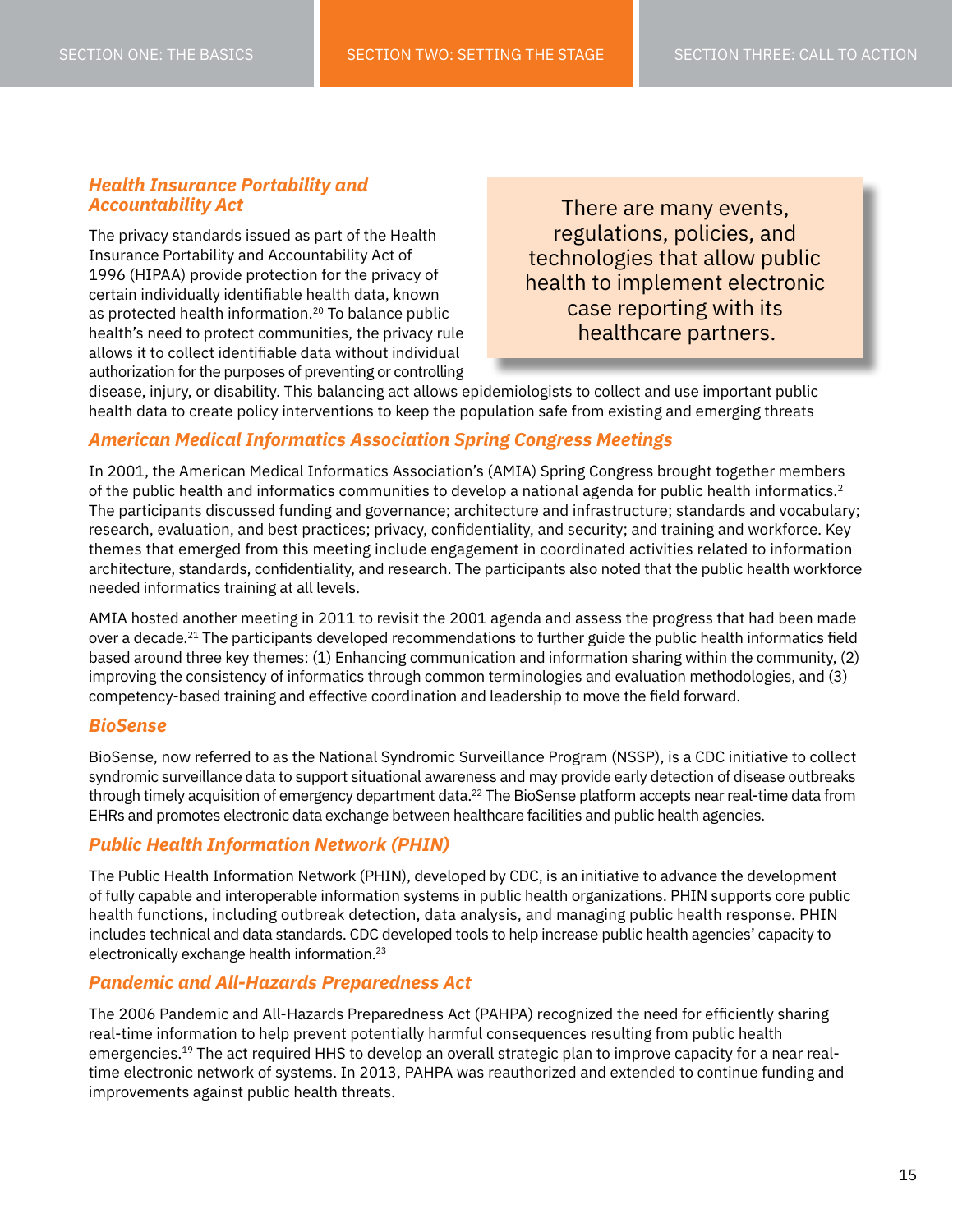#### *APHL Informatics Messaging Service*

The APHL Informatics Messaging Service (AIMS) is a secure, cloud-based platform that accelerates health messaging by providing shared services to aid in the transport, validation, translation, and routing of electronic data.24 AIMS is a national resource for interoperability with connections to over 50 state and local Public Health Agencies, CDC, private laboratories, and healthcare facilities.

#### *Integrating the Healthcare Enterprise Quality, Research, and Public Health*

Integrating the Healthcare Enterprise (IHE) is a healthcare industry-led initiative to improve the way computer systems in healthcare share information. In 2007, it formed the IHE Quality, Research, and Public Health domain to address the information exchange and EHR content standards necessary to share information relevant to quality improvement in patient care, clinical research, and public health monitoring.<sup>25</sup>

#### *Health Information Technology for Economic and Clinical Health*

The Health Information Technology for Economic and Clinical Health (HITECH) Act provides financial incentives to reimburse healthcare providers for their Meaningful Use of EHRs.<sup>26</sup> These incentives provide both opportunities and challenges for public health. To receive incentives, providers must exchange specified data types with their public health partners. eCR is one option for providers. HITECH can pose challenges for public health departments because these incentives are focused on healthcare providers and do not support public health agencies to address issues such as the lack of infrastructure, trained resources, and data exchange capabilities. Meaningful Use and additional barriers to eCR are discussed in later sections of this document.

#### *HL7 Public Health Working Group and Standards for eCR*

Data standards to support consistent implementation of eCR are being pursued in the HL7 Public Health Working Group. The Public Health Working Group is a voluntary, open committee that leads the HL7 consensus process for public health related standards activities. It has a membership that include public health, healthcare and vendors, that discusses needs, develops and reviews standards and publishes those standards for implementation. For eCR, common data elements for the eICR were identified by a task force of the Council of State and Territorial Epidemiologists (CSTE). The data for the eICR are drawn from those supported in certified EHRs and are considered critical for reporting or the initiation of a public health investigation. The HL7 Public Health Working Group, with support from CDC and other public health partners have developed implementation guides using clinical document architecture  $(CDA)$  standards for public health reporting from healthcare providers to state and local public health agencies.<sup>27</sup> CDA is a messaging standard used for data exchanges between clinical systems and was recommended by the Health Information Technology Advisory Committee (HITAC). To keep in step with technology changes in healthcare, additional work to support eCR is now being advanced using Fast Healthcare Interoperability Resources (FHIR).

#### *Reportable Condition Knowledge Management System*

The Reportable Condition Knowledge Management System (RCKMS) is an authoritative, real-time portal that aims to enhance disease surveillance by providing comprehensive information to reporters and public health about the "who, what, where, when, why, and how" of case reporting.<sup>28</sup> RCKMS is designed to handle the variation in reporting criteria that exists between jurisdictions. Currently for eCR, after a trigger is met and an eICR is sent to the APHL AIMS platform, RCKMS will determine whether the potential case is reportable, and if so, to which jurisdiction. This automated process removes some of the burden of reporting and handling complexity from data reporters and gives public health agencies more capabilities to manage and communicate their reporting criteria.

#### *Public Health Community Platform*

As one of its priority areas, the Public Health Community Platform (PHCP) sought to define a common architecture that connects public health agencies and healthcare providers for the implementation of eCR. The goal of the PHCP is to provide an accessible, flexible, and secure public health IT platform that is interoperable and responsive to the needs of eCR implementers.<sup>29</sup> Currently, an initiative underway through the Digital Bridge collaborative is advancing eCR, its architecture, and processes. Figure 3 is the PHCP proposed architecture for eCR and shows the flow of the case report from healthcare provider to public health.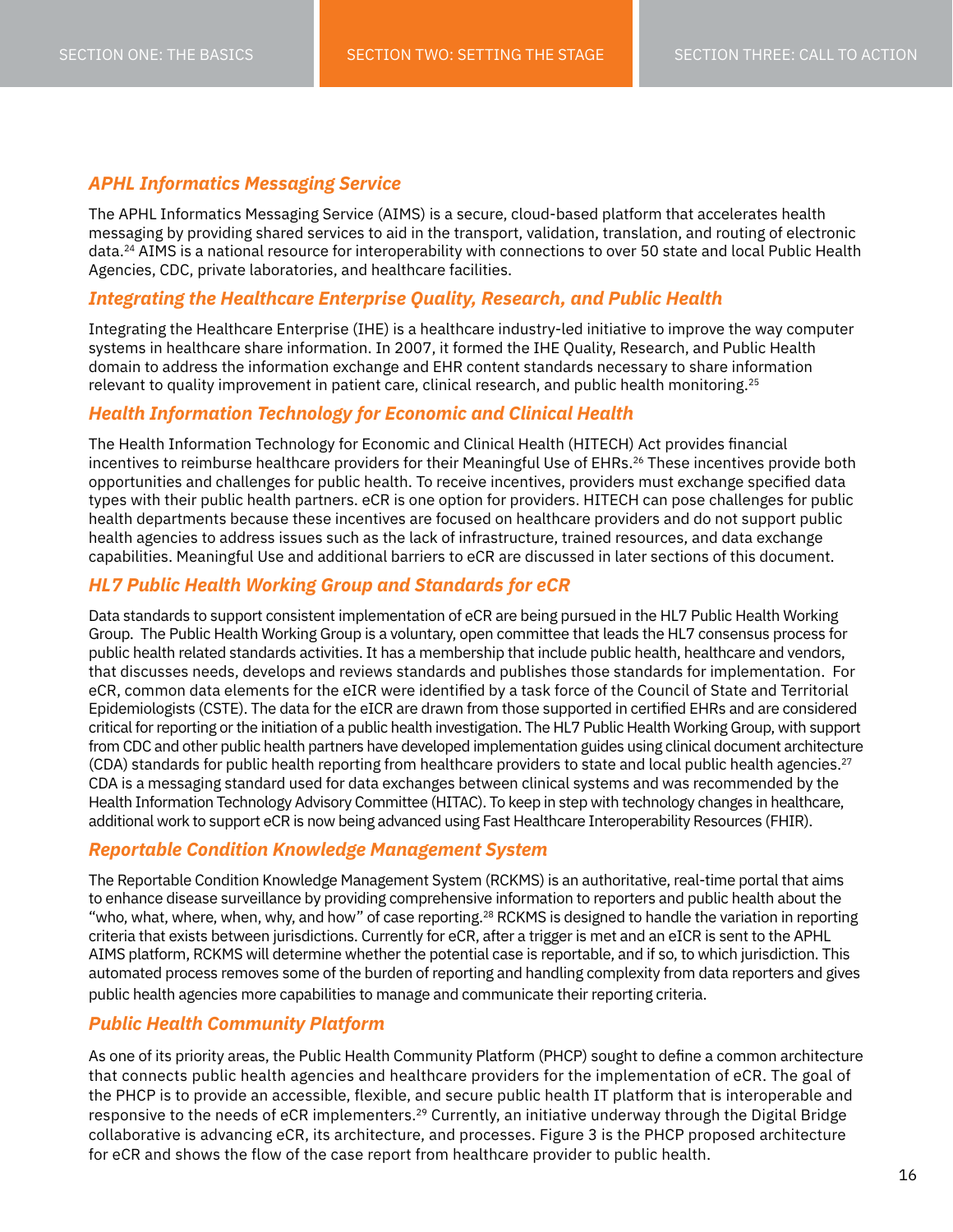#### *Digital Bridge*

Digital Bridge is a public-private partnership that envisions improving U.S. health by enhancing information exchange between healthcare and public health.<sup>30</sup> The first project of the collaborative is a multi-jurisdictional approach to eCR. Healthcare providers, public health organizations, and EHR vendors participate on work groups that are defining important aspects of eCR. The work groups include an implementation taskforce, strategy, an evaluation committee, and a legal work group. Appendix A includes a full listing of organizations involved in this collaborative





*The vertical boxes represent the eCR stakeholders and contain the activities (boxes), decisions (diamonds), and databases (ovals) that make up the core eCR process. These stakeholders and others in the process are discussed in the next section.*

#### *Trusted Exchange Framework and Common Agreement*

In the 21st Century Cures Act (Cures Act), Congress identified the importance of interoperability and set out a path for the interoperable exchange of Electronic Health Information. Specifically, Congress directed ONC to "develop or support a trusted exchange framework, including a common agreement among health information networks nationally." The Draft Trusted Exchange Framework, released on January 5, 2018, outlines a common set of principles for trusted exchange and minimum terms and conditions for trusted exchange. This is designed to bridge the gap between providers' and patients' information systems and enable interoperability across disparate health information networks (HINs). Principles for Trusted Exchange (Part A)—guardrails and general principles that Qualified Health Information Networks (QHINs) and Health Information Networks (HINs) should follow to engender trust amongst Participants and End Users.

Minimum Required Terms and Conditions for Trusted Exchange (Part B)—specific terms and conditions that will be incorporated into a single Common Agreement by a Recognized Coordinating Entity (RCE). The final Trusted Exchange Framework and Common Agreement (TEFCA) will include Parts A and B, as well as the Common Agreement, and will be published in the Federal Register.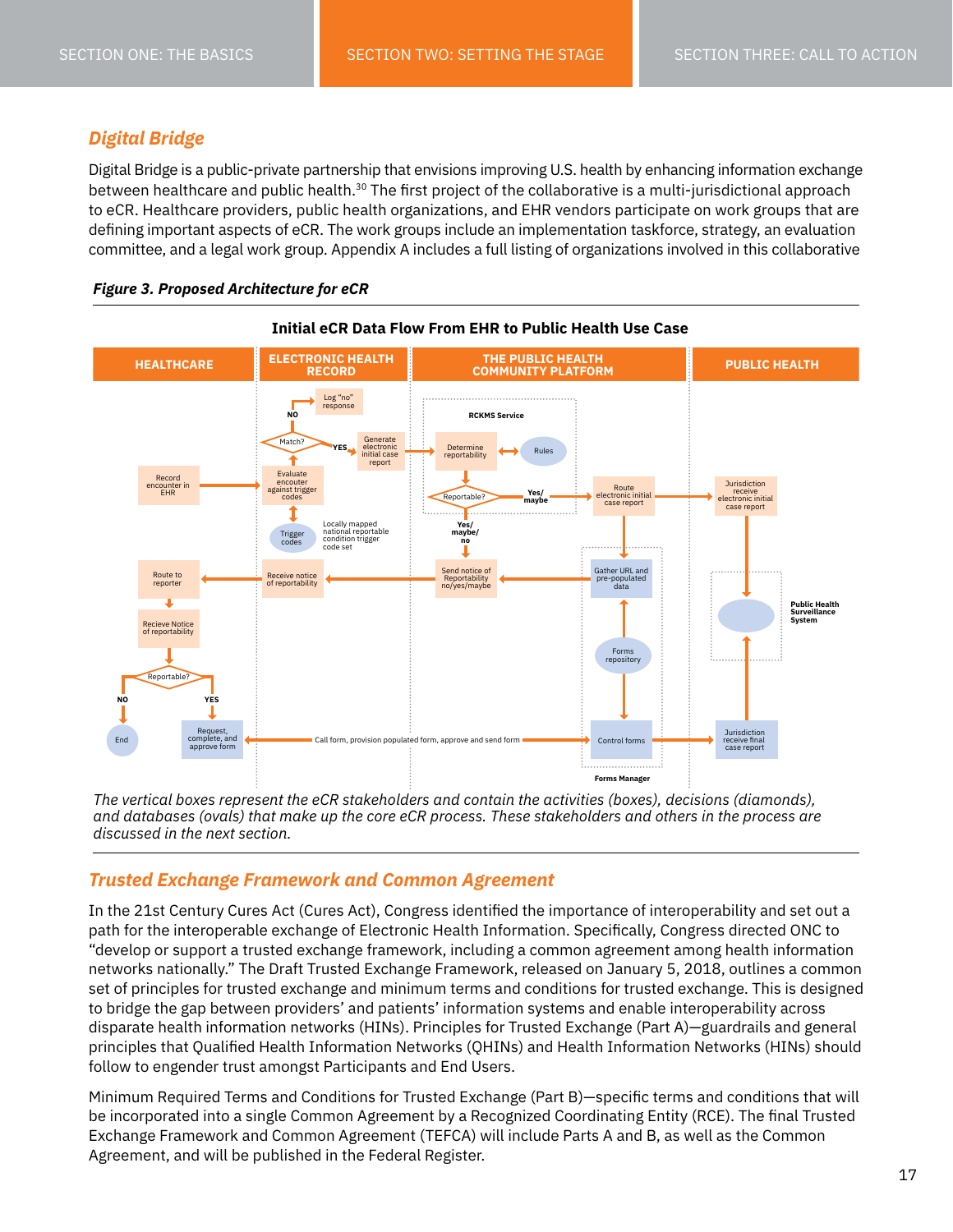## **Electronic Case Reporting Legal Issues**

There are legal and privacy implications in collecting protected health information for the purposes of public health surveillance. In addition to complying with HIPAA, the public health community needs to ensure that data flowing through intermediary platforms remain secure.<sup>1</sup> SHOs should include legal experts in the early stages of eCR implementation planning.

In 2016, ASTHO convened a meeting of its eCR pilot participants and public health legal experts who were involved with the ASTHO Legal and Policy

The community's concerns with data vulnerability must be addressed if the data are available for more than a minimal amount of time on intermediary platforms that would be out of jurisdictional control.

Committee. The goal of the meeting was to provide tangible experience from the eCR pilots to drive PHCP's policy decisions going forward. The meeting participants discussed the need for sample legal agreements between public health agencies, decision support intermediaries, and healthcare providers. At the time, there were no existing agreements in place to draw from. The participants also discussed the intermediaries' roles and responsibilities, as well as the other main stakeholders. They agreed that it is important to clarify whom the intermediaries are acting on behalf of—public health or the healthcare providers—within the agreements. One meeting recommendation was to draft sample agreements that state public health agencies could use to begin implementing eCR.

Digital Bridge's governing body, as well as working groups of CSTE, ASTHO, and NACCHO, are discussing and defining solutions to the legal issues surrounding eCR. Digital Bridge's Legal and Regulatory workgroup was similarly charged with identifying and defining the best available legal approaches to eCR, including drafting sample legal agreements.<sup>31</sup> The workgroup was charged specifically with conducting a legal risk assessment, drafting template agreements, and developing a long-term legal and regulatory strategy. It is scheduled to continue its work through 2018 and will be publishing its findings and resources on the Digital Bridge website. For current eCR implementations, the APHL AIMS platform will be a business associate of the healthcare organization to perform reporting to Public Health Agencies.

## **Meaningful Use And Electronic Case Reporting**

HITECH was enacted to promote and expand the use of IT to improve healthcare quality. $32-33$  It provides financial incentives to eligible healthcare providers for adoption and meaningful use of certified EHRs through meeting specific objectives. Beginning in 2018, eCR is an optional measure included in the public health and clinical data registry reporting objective for Stage 3 Meaningful Use. Table 3 details the public health reporting objectives.

Public health departments' readiness to accept eCR and their resources to assist in implementation may become important factors in whether providers adopt eCR.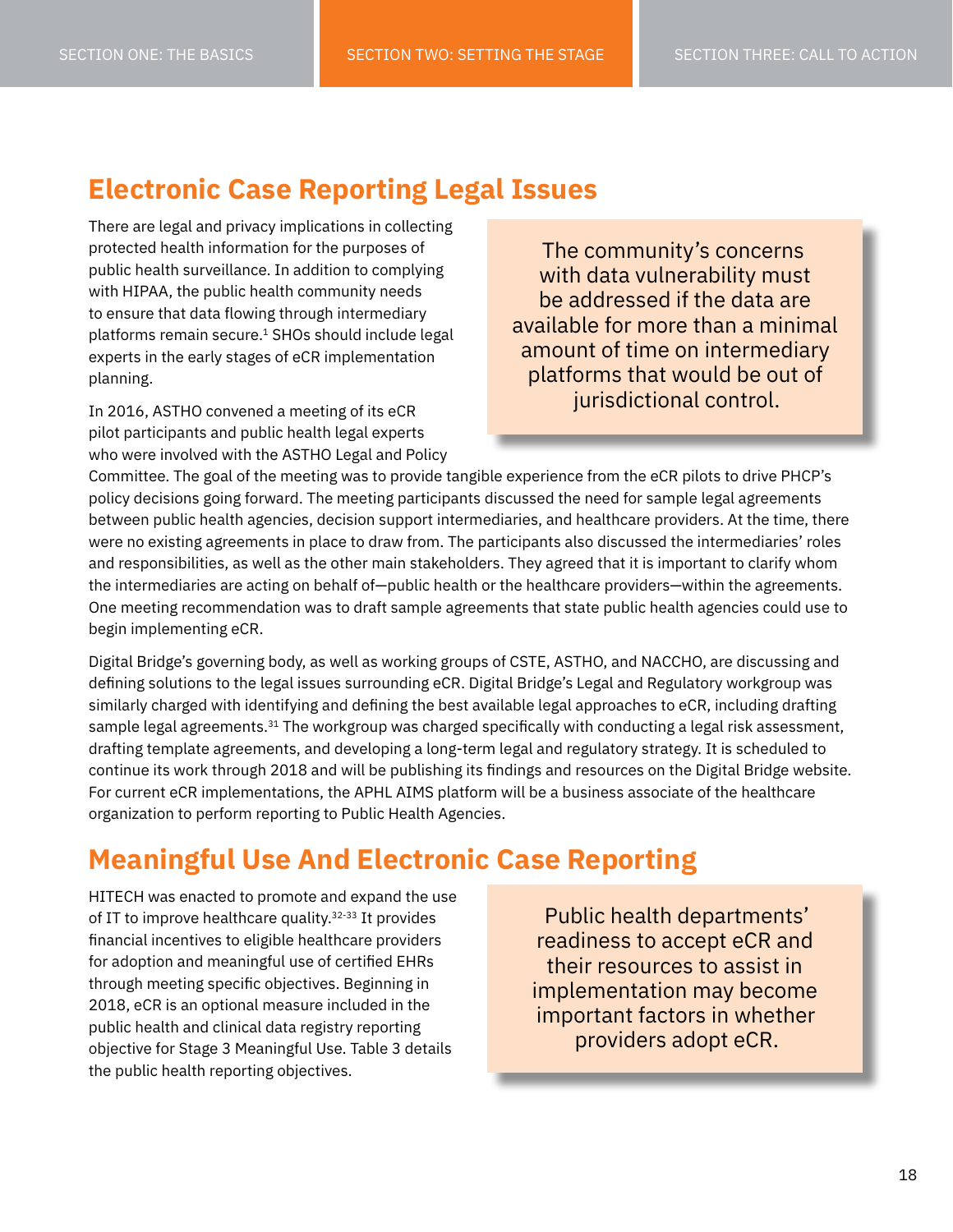#### *Table 3. Public Health and Clinical Data Registry Reporting <sup>34</sup>*

#### **Eligible providers must attest YES to three of the following five measures**

- 1. Immunization Registry Reporting The eligible provider is in active engagement with a public health agency to submit immunization data and receive immunization forecasts and histories from the public health immunization registry/immunization information system.
- 2. Syndromic Surveillance Reporting The eligible provider is in active engagement with a public health agency to submit syndromic surveillance data from a non-urgent care ambulatory setting for eligible providers.
- 3. Case Reporting The eligible provider is in active engagement with a public health agency to submit case reporting of reportable conditions.
- 4. Public Health Registry Reporting The eligible provider is in active engagement with a public health agency to submit data to public health registries.
- 5. Clinical Data Registry Reporting The eligible provider is in active engagement to submit data to a clinical data registry.

To meet the requirements for Meaningful Use, healthcare providers are required to attest to three of the five public health measures listed above. In this context, attestation is a process documenting that an organization or individual has successfully demonstrated the objective's requirements. The attestation is completed through CMS in order to receive the financial incentives.

Before providers choose eCR as part of their Meaningful Use attestation, public health agencies must declare their readiness to participate in eCR. An agency is ready when it is fully prepared and willing to accept eCR messages from healthcare providers. Public health departments' readiness to accept eCR and their resources to assist in implementation may become important factors in whether providers adopt eCR.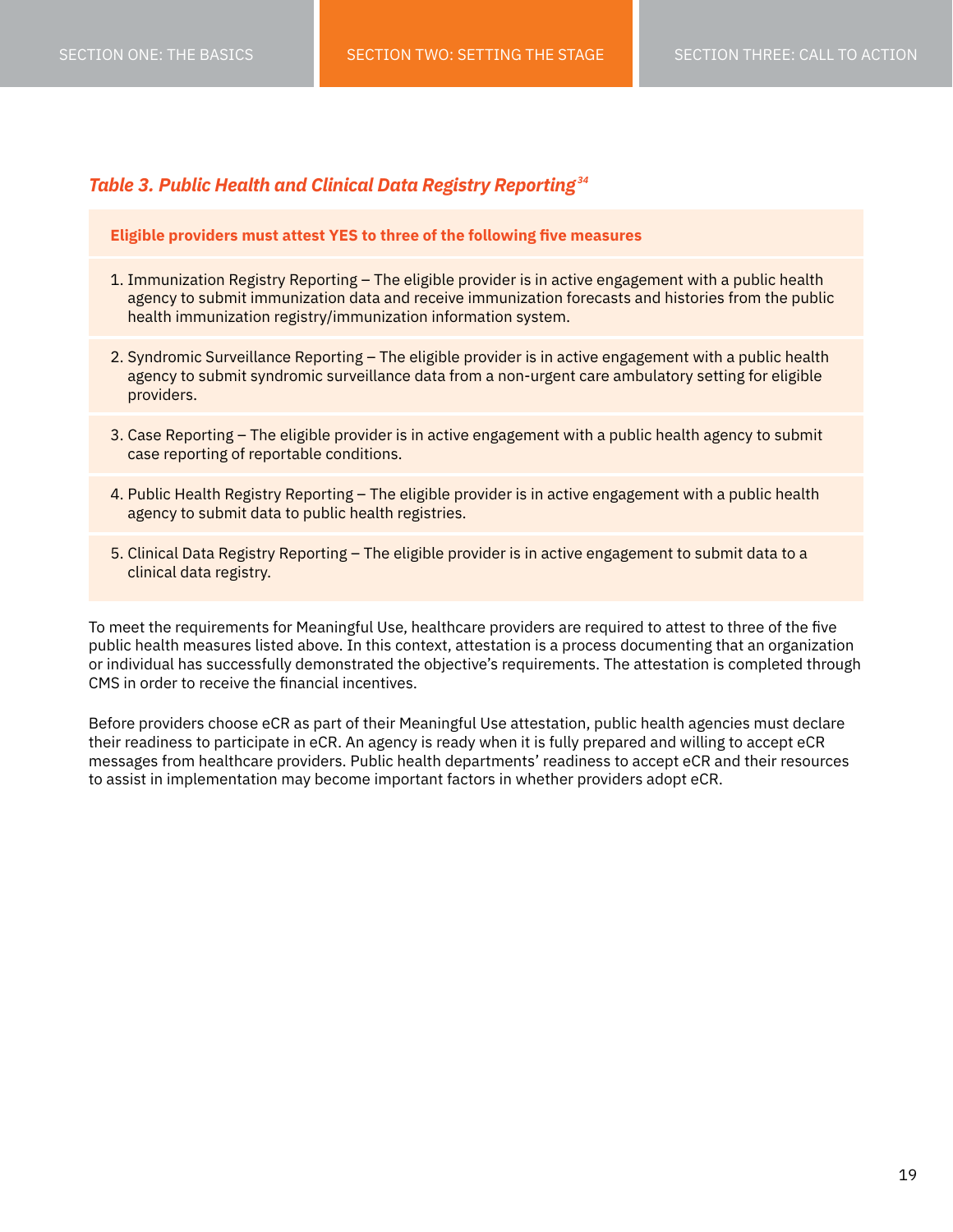## <span id="page-22-0"></span>**Use Case Examples of Electronic Data Exchange in Public Health Practice**

#### *Immunization Information Systems*

Immunization information systems (IIS), or immunization registries, are confidential, population-based, computerized databases that record all immunization doses administered by participating providers to persons residing within a given geopolitical area.<sup>35</sup> IIS provide consolidated immunization history at the point of care and aggregate data for use in surveillance at the population level. IIS exists in most every state and represent statewide vaccination data. In some states, laws mandate provider participation. Traditionally, IIS has unidirectional exchange, though some states' IIS support bidirectional data exchange with EHRs to ensure that children get only the vaccines that meet the standard vaccine schedule.<sup>10</sup>

#### *Newborn Screening*

Newborn screening for heritable and congenital disorders is a federally mandated public health program aimed at the early identification of conditions for which early, timely interventions can lead to the elimination or reduction of associated mortality, morbidity, and disabilities.<sup>36</sup> Gaining timely access to newborn screening results is critical to provide effective continuity of care to newborns. Providers experience barriers to gaining access to the screening results, such as infants born in a facility where the provider has no privileges, transfers to the provider's practice, infants born in other states, and manual processes to receive results. For example, there are initiatives to create bidirectional information exchange for newborn screening at Johns Hopkins Hospital and the Maryland Department of Health and Mental Hygiene.

#### *Syndromic Surveillance*

Chief complaint data from emergency departments are sent from EHRs to syndromic surveillance systems, which analyze and group them into syndromes. Epidemiologists are alerted to potential outbreaks based on system algorithms. The New York City Department of Health and Mental Hygiene (NYDOHMH) launched an effort to utilize syndromic data and bidirectional data exchange with public health systems to carry out a fuller array of public health and clinical care functions.<sup>37</sup> Specifically, NYDOHMH targeted data exchange for syndromic surveillance of tobacco use risks. This allowed NYDOHMH to send clinical sites the results of the aggregated data analysis for communities.

Another case example is the BioSense platform which serves as a means to support electronic syndromic surveillance reporting in partnership with NEDSS. This partnership will allow for combining state surveillance data and BioSense clinical data from hospital emergency departments. The combined data sources could allow for more efficient, timely case notification between states and CDC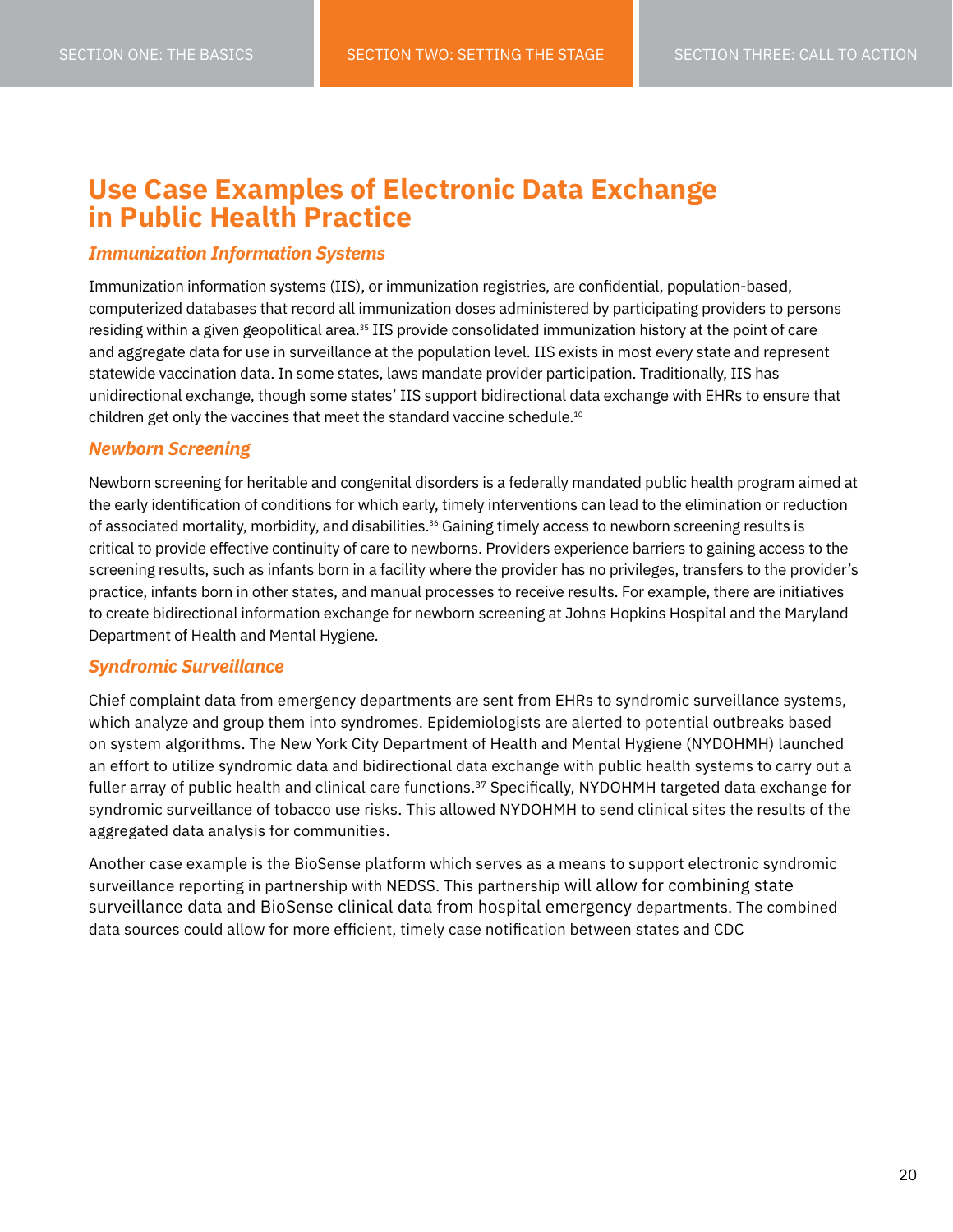### **eCR Adoption and Implementation Challenges**

Public health agencies are facing difficult new challenges, such as emerging infections like Zika virus and a sharp increase in chronic diseases due to a rapidly aging population. These trends highlight the need for public health to effectively exchange information with healthcare providers. The promise of eCR and its benefits also come with many barriers that public health leadership and their community partners must address.

#### *Socio-Technical Barriers to eCR Implementation*

Challenges to eCR implementation affect all stakeholders in the process. These challenges are not just limited to public health and not all are currently known. The Digital Bridge eCR implementation sites are expected to document challenges and lessons learned as they work through the implementation process.38 Several known barriers to implementation are categorized and listed below.

#### *Technical Barriers*

- **► Infrastructure** The technical infrastructure needed to implement eCR may be cost prohibitive, particularly in financially limited state health departments.
- **► Interoperability** If electronic data are not reported in standard data formats, it may be prohibitive for public health systems to accept and analyze data appropriately.
- ▶ Data standards Jurisdictions must request standardized eCR data elements, reporting formats, and structures for reporting. Utilizing standards requires close collaboration with surveillance and EHR vendors, which can cause delays and extra cost.
- **Messaging standards** In addition to utilizing standard data elements, standard messaging is important. However, the HL7 CDA Standard might be difficult to understand and implement without the appropriate resources.

#### *Organizational Barriers*

- **► Infrastructure investment** Public health jurisdictions and healthcare providers are not prepared to receive and process eCR without additional investment, guidance, and assistance to enhance their IT infrastructure and workforce.<sup>1</sup>
- ▶ Return on investment IT investments are valuable only to the extent that they produce results. When projects fail to show results in a timely manner, funding is sometimes redirected to other priorities. It is currently unclear what the return on investment is for eCR at this early stage of implementation.
- **Legal and privacy issues** Public health leaders must address the legal and privacy concerns of collecting personally identifiable information from their constituents.

#### *Workforce Barriers*

- **► Training for public health professionals** Public health jurisdictions will need to make additional investments for training for IT and epidemiology staff to implement and effectively use eCR.
- ▶ Training for healthcare providers Additional training is needed for healthcare providers and their staff to implement and effectively use eCR.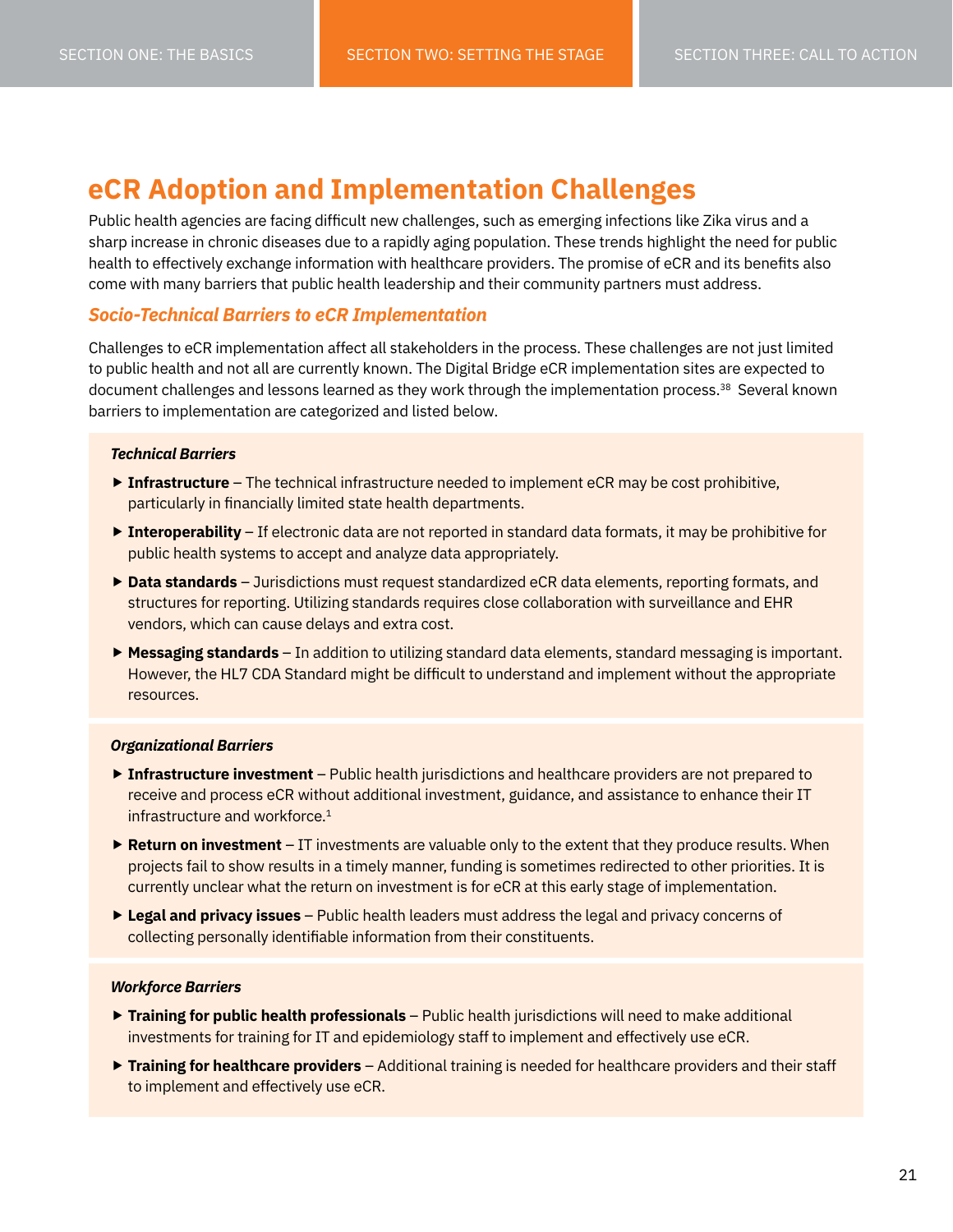#### <span id="page-24-0"></span>*Benefits of eCR Implementation*

Despite the barriers to eCR, there are many benefits to electronic data exchange. Implementing eCR allows for a more complete case record in near real-time that will allow epidemiologists in public health agencies to respond more efficiently and effectively. Because eCR data is near real-time, cases can be detected earlier, which will facilitate earlier investigation and, potentially, earlier identification of risk factors for the spread of disease. As the infrastructure for eCR is developed and improved, these investments can

Implementing eCR allows for a more complete case record in near real-time that will allow epidemiologists in public health agencies to respond more efficiently and effectively.

be leveraged for other uses within the health department. In addition to the above benefits, additional potential benefits to providers and public health are listed in Table 4 below.

#### *Table 4. Benefits of eCR in Public Health and Clinical Care*

#### **POTENTIAL BENEFITS TO HEALTHCARE PROVIDERS**

- **Increased compliance with public health** reporting laws.
- **Increased transparency of patient data** provision.
- Increased awareness of potential public health follow up.
- Increased standardization of initial reporting data elements.
- ▶ Reduced workload for staff.
- Decreased "one-off" public health reporting.
- ▶ Decreased interruptions by public health investigators.
- ▶ Decreased "situational" workflow tangential decisions.
- ▶ Decreased training time of medical record and office staff.
- Access to electronic record of reporting to public health.

#### **POTENTIAL BENEFITS TO PUBLIC HEALTH**

- **Increased disease reporting timeliness and** completeness.
- ▶ Increased public health intervention and prevention activity.
- ▶ Increased focus on epidemiologic data (e.g., risk factors, exposure).
- ▶ Increased ability to share case information inter-jurisdictionally.
- ▶ Increased capacity to leverage shared tools and solutions.
- $\blacktriangleright$  Increased reusable technical solutions for data reporting process.
- Decreased person-resources for data collection.
- Decreased redundancy in system development projects.
- ▶ Increased infrastructure for other public health reporting solutions.
- ▶ Provides a framework for the development of public health decision support algorithms and tools.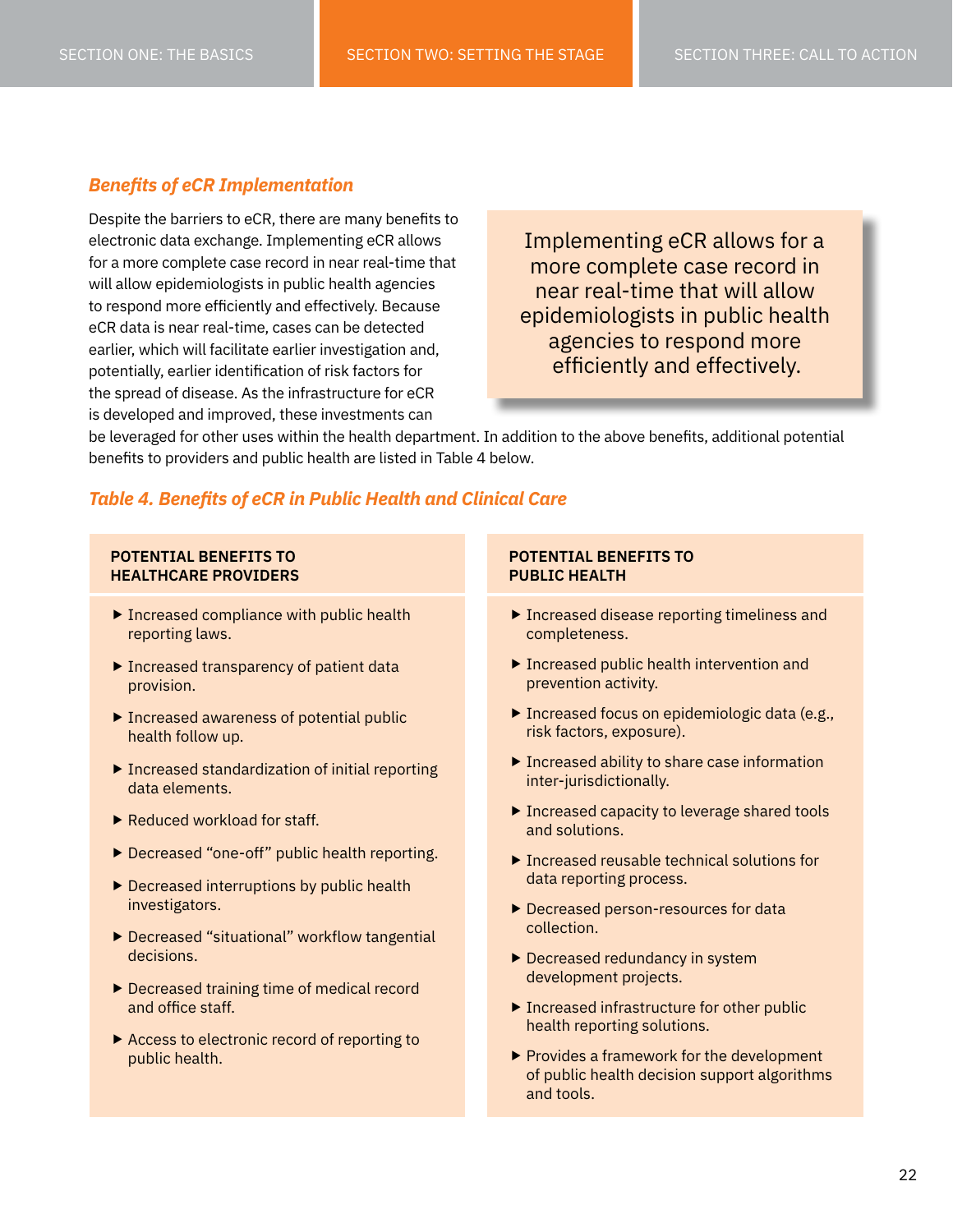## **SECTION THREE CALL TO ACTION**

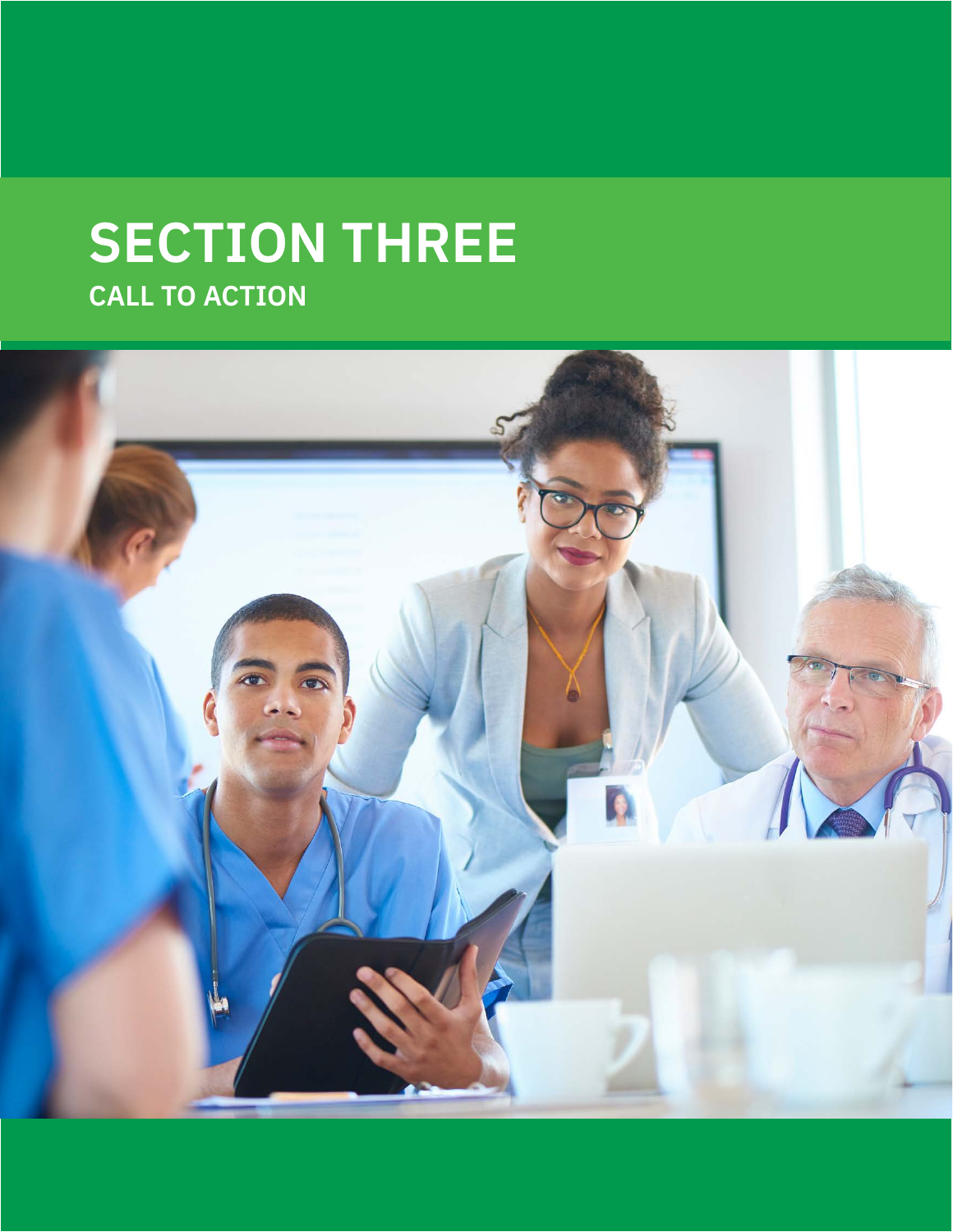### <span id="page-26-0"></span>**SECTION THREE: CALL TO ACTION**

ASTHO plans to work with state public health agencies, other public health professional associations, Digital Bridge, EHR vendors, and healthcare providers to support the implementation of eCR in the U.S. state health departments.

The following are recommendations for SHOs to build consensus for eCR implementation:

**Build relationships with healthcare providers and other community partners**. Solid relationships among these partners are critical to the success of eCR implementation. SHOs should work closely with their providers to build trust and improve the understanding of public health among the clinical care community. Public health and clinical care have the same goal: to improve the health of the community. This partnership will be strengthened through enhanced communication and information sharing.

**SHO functioning in role as chief health strategist**. The chief health strategist, in partnership with community leaders, develops comprehensive strategies to improve overall health status. These partnerships and the governance structures will support these efforts and will aid in the understanding of organizational and technical barriers. Partnerships facilitates communication and data sharing among the community organizations that improves the health of the community.

**Data-driven decision making**. Data must inform choices at all levels of care, so more data is needed to effectively assess the needs of individuals and communities. More complete data will provide a more accurate understanding of the public health burden in the community and allow for a more effective allocation of resources to address these conditions.

**Effectively communicate with EHR vendors**. Technology and standards are constantly changing. SHOs and public health staff must work closely with EHR vendors to meet these demands. A clear understanding of the collected clinical data's purpose and how that data would also be used to improve population health is critical to generate information that will improve the community's health.

**Communicate the eCR value proposition to policymakers and legislators**. Funding for improvements to infrastructure and staff training is critical to the success of eCR. SHOs should communicate the value of eCR to decision makers and funders.

**Anticipate future trends and emerging needs for eCR**. Emerging infections, as well as an increase in number and severity of chronic disease, often requires prompt action on the part of public health agencies. SHOs and their staff must work to anticipate these needs in order to accommodate anticipated changes to eCR.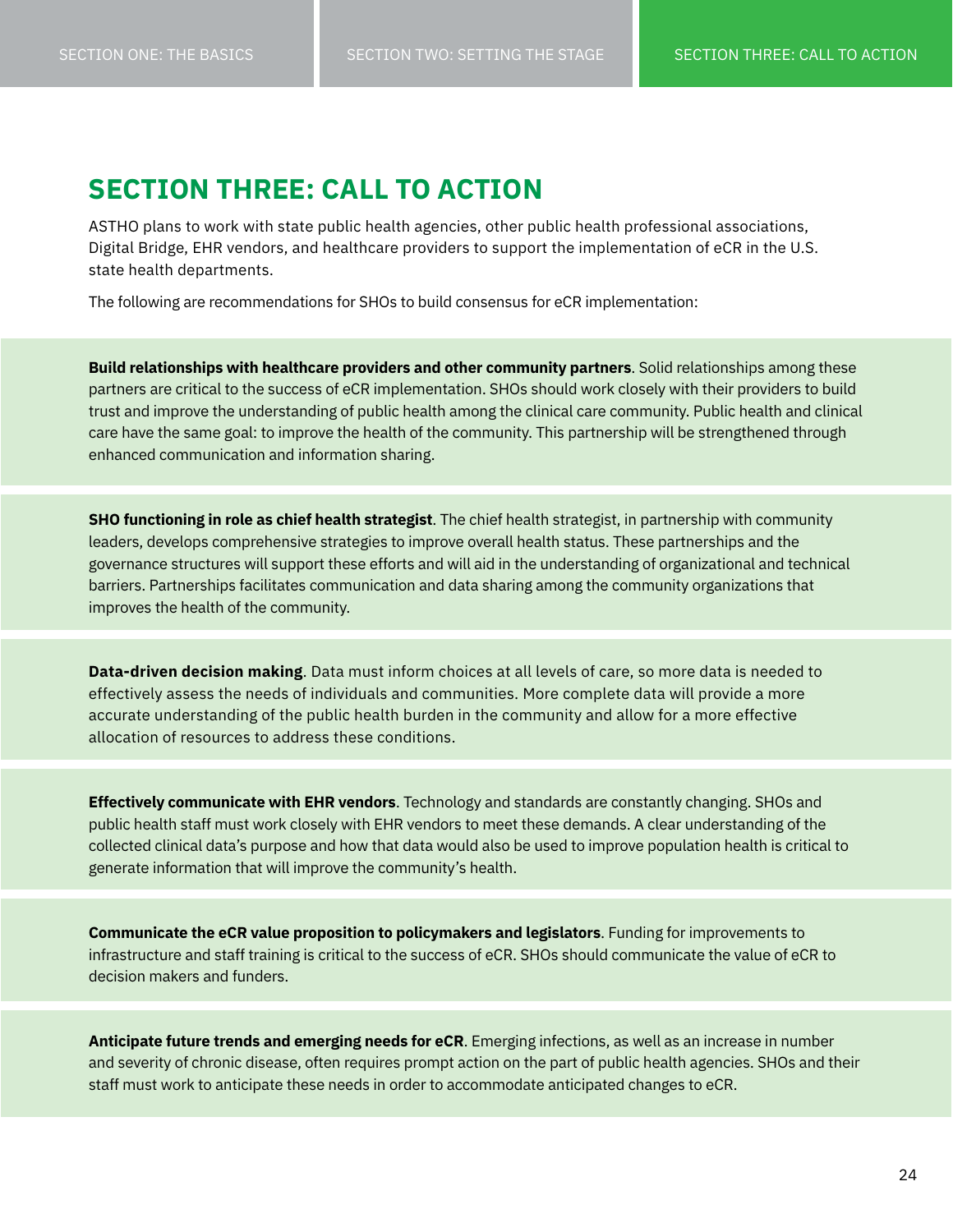*Recommendations (continued)*

**Increase awareness of and support for eCR's role in public health**. eCR is a valuable tool that will vastly improve surveillance. eCR reduces the workload to retrieve data, improves efficiency, and captures more comprehensive data, which streamlines the reporting process.

**Increase awareness of and support for eCR's role in healthcare**. Electronic case reporting standardizes the approach that supports healthcare partners' Meaningful Use initiatives. Public health departments' readiness to accept eCR and their resources to assist in implementation may become important factors in whether providers adopt eCR. This process will be enhanced through the use of common terminologies among public health professionals, public health, and the provider community.

**Invest in workforce development for eCR**. Assess the public health workforce's readiness and competency for eCR. SHOs need to ensure that the workforce has the required skillset, through competency-based training efforts, to meet the challenges of coordinating and connecting clinical EHR data to public health surveillance that supports integration across public health programs.

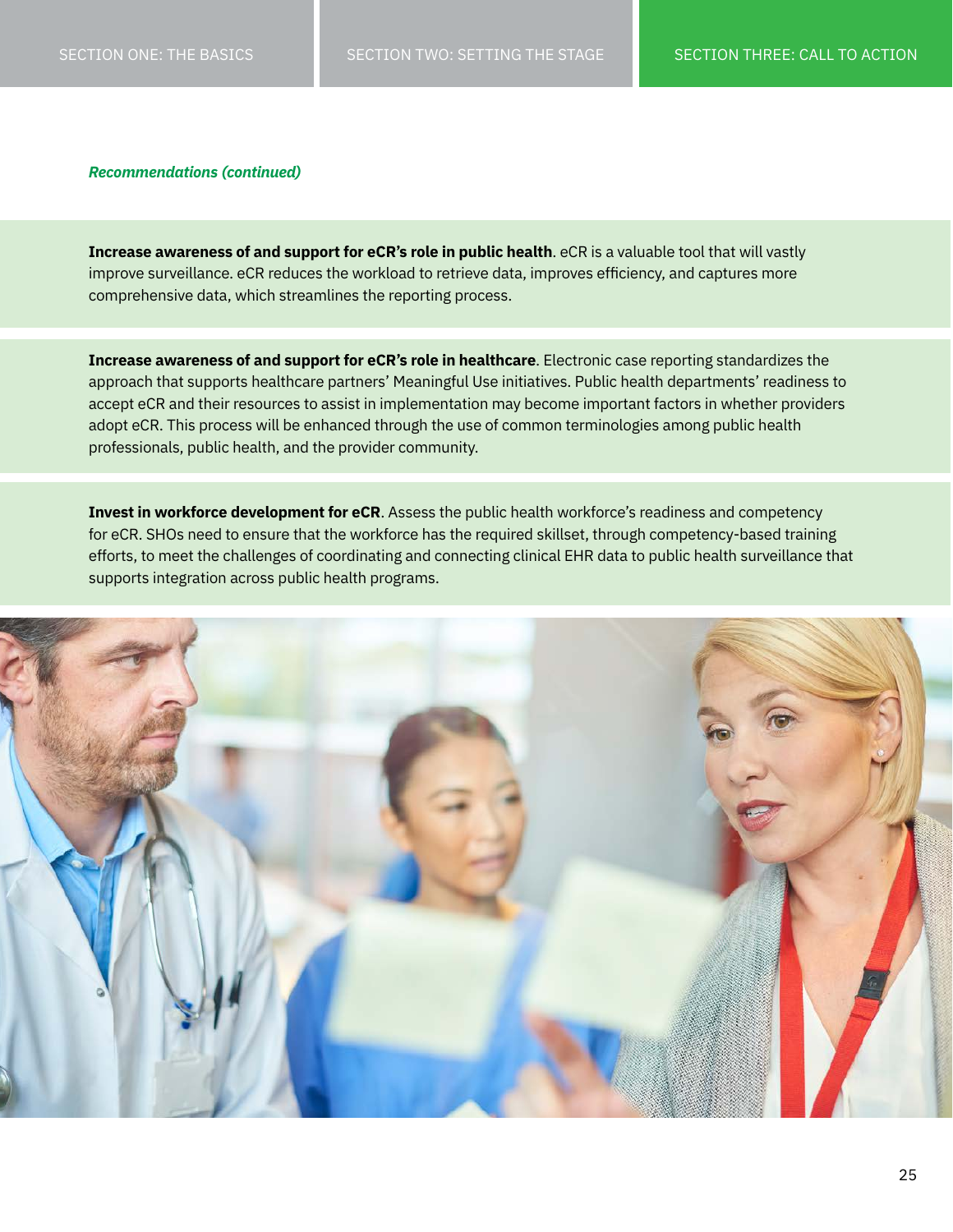## **REFERENCES**

- 1. Mac Kenzie, W R., et al. "The Promise of Electronic Case Reporting." Public Health Rep 131.6 (2016): 742-46. Print. Accessed 2-14-2018.
- 2. Yasnoff, W A., et al. "A National Agenda for Public Health Informatics: Summarized Recommendations from the 2001 Amia Spring Congress." J Am Med Inform Assoc 8.6 (2001): 535-45. Print. Accessed 2-14-2018.
- 3. Doyle, T J., Glynn, M. K., and Groseclose, S. L. "Completeness of Notifiable Infectious Disease Reporting in the United States: An Analytical Literature Review." Am J Epidemiol 155.9 (2002): 866-74. Print. Accessed 2-14- 2018.
- 4. Jajosky, R A., and Groseclose, S. L. "Evaluation of Reporting Timeliness of Public Health Surveillance Systems for Infectious Diseases." BMC Public Health 4 (2004): 29. Print.
- 5. Meriwether, R A. "Blueprint for a National Public Health Surveillance System for the 21st Century." J Public Health Manag Pract 2.4 (1996): 16-23. Print. Accessed 2-14-2018.
- 6. Thacker, S B., et al. "Public Health Surveillance in the United States: Evolution and Challenges."
- MMWR Suppl 61.3 (2012): 3-9. Print. Accessed 2-14-2018.
- 7. Institute of Medicine. The Future of Public Health. Washington D.C.1998. Print.
- 8. Savel, T G., et al. "The Role of Public Health Informatics in Enhancing Public Health Surveillance." MMWR Suppl 61.3 (2012): 20-4. Print. Accessed 2-14-2018.
- 9. Chorba, T L., et al. "Mandatory Reporting of Infectious Diseases by Clinicians." MMWR Recomm Rep 39.RR-9 (1990): 1-17. Print. Accessed 2-14-2018.
- 10. Wu, L. Issue Brief: Health It for Public Health Reporting and Information Systems. Washington D.C.: Office of the National Coordinator for Health Information Technology, 2014. Print.
- 11. "Case Definitions for Infectious Conditions under Public Health Surveillance. Centers for Disease Control and Prevention." MMWR Recomm Rep 46.RR-10 (1997): 1-55. Print. Accessed 2-14-2018.
- 12. Centers for Disease Control and Prevention. "The Public Health System and the 10 Essential Public Health Services." 2014. Available at https://www.cdc.gov/stltpublichealth/publichealthservices/ essentialhealthservices.html Accessed 2-14-2018.
- 13. Nguyen, T Q., et al. "Benefits and Barriers to Electronic Laboratory Results Reporting for Notifiable Diseases: The New York City Department of Health and Mental Hygiene Experience." Am J Public Health 97 Suppl 1 (2007): S142-5. Print. Accessed 2-14-2018.
- 14. Samoff, E., et al. "Improvements in Timeliness Resulting from Implementation of Electronic Laboratory Reporting and an Electronic Disease Surveillance System." Public Health Rep 128.5 (2013): 393-8. Print. Accessed 2-14-2018.
- 15. Overhage, J M., Grannis, S., and Mcdonald, C. J. "A Comparison of the Completeness and Timeliness of Automated Electronic Laboratory Reporting and Spontaneous Reporting of Notifiable Conditions." Am J Public Health 98.2 (2008): 344-50. Print. Accessed 2-14-2018.
- 16. Declich, S., and Carter, A O. "Public Health Surveillance: Historical Origins, Methods and Evaluation." Bull World Health Organ 72.2 (1994): 285-304. Print. Accessed 2-14-2018.
- 17. Smith, P F., et al. ""Blueprint Version 2.0": Updating Public Health Surveillance for the 21st Century." J Public Health Manag Pract 19.3 (2013): 231-9. Print. Accessed 2-14-2018.
- 18. Centers for Disease Control and Prevention. "National Vital Statistics System Improvements." 2016. Available at https://www.cdc.gov/nchs/data/factsheets/factsheet\_nvss\_improvements.pdf Accessed 2-14-2018.
- 19. United States Government Accountability Office. Public Health Information Technology: Additional Strategic Planning Needed to Guide Hhs's Efforts to Establish Electronic Situational Awareness. Washington, D.C.2010. Print. Accessed 2-14-2018.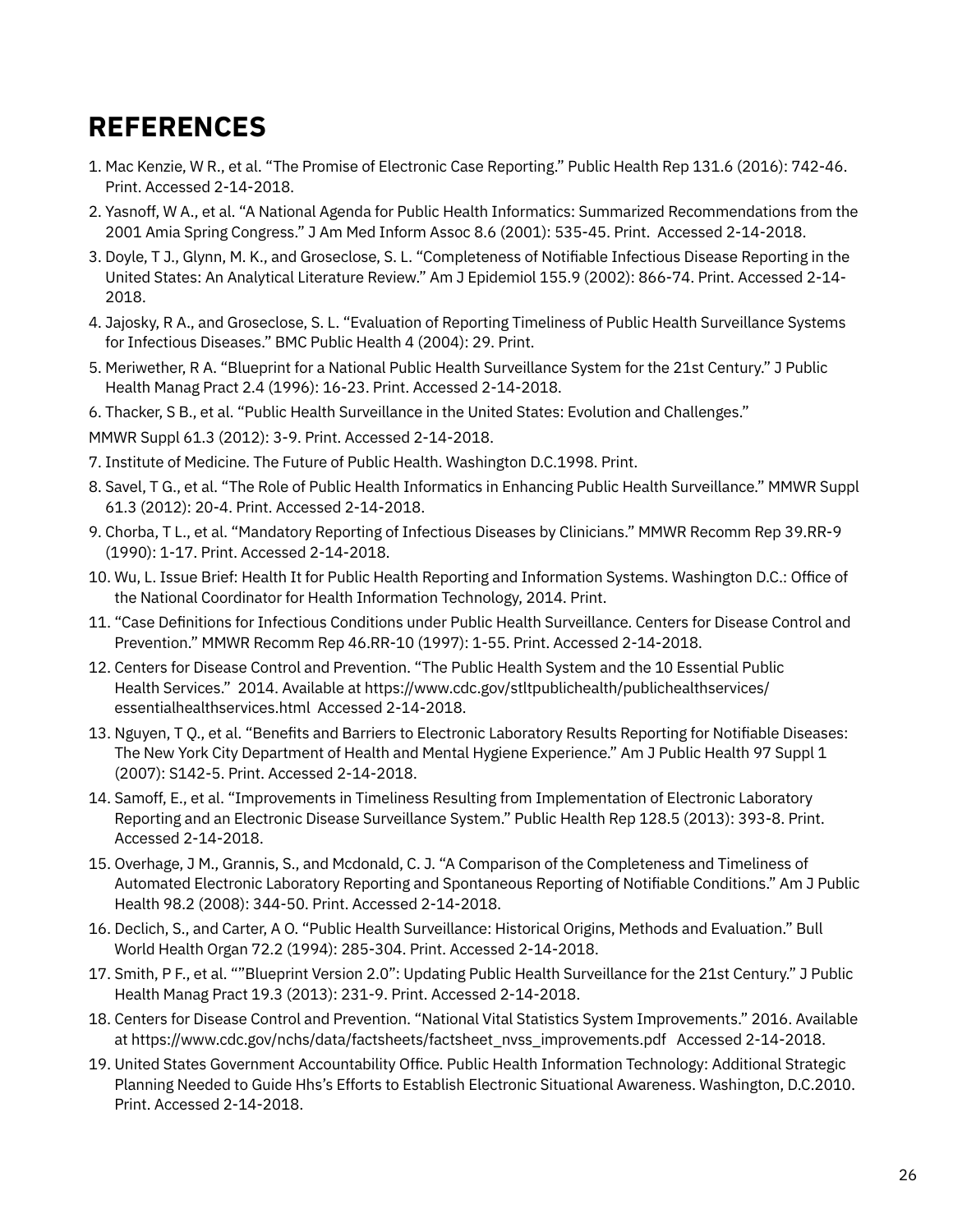- 20. Centers for Disease, Control, and Prevention. "HIPAA Privacy Rule and Public Health. Guidance from Cdc and the U.S. Department of Health and Human Services." MMWR Suppl 52 (2003): 1-17, 19-20. Print. Accessed 2-14-2018.
- 21. Massoudi, B. L., et al. "An Informatics Agenda for Public Health: Summarized Recommendations from the 2011 Amia Phi Conference." J Am Med Inform Assoc 19.5 (2012): 688-95. Print. Accessed 2-14-2018.
- 22. Loonsk, J W. "BioSense--a National Initiative for Early Detection and Quantification of Public Health Emergencies." MMWR Suppl 53 (2004): 53-5. Print. Accessed 2-14-2018.
- 23. Centers for Disease Control and Prevention. "Phin Tools and Resources." 2016. Available at https://www.cdc. gov/phin/index.html Accessed 2-14-2018.
- 24. Association of Public Health Laboratories. "Aphl Aims Platform." 2017. Available at https://www.aphl.org/ programs/informatics/pages/aims\_platform.aspx Accessed 2-14-2018.
- 25. Integrating the Healthcare Enterprise. "Ihe Quality, Research and Public Health." 2016. Accessed 2-14-2018.
- 26. Lenert, L., and Sundwall, D N. "Public Health Surveillance and Meaningful Use Regulations: A Crisis of Opportunity." Am J Public Health 102.3 (2012): e1-7. Print. Accessed 2-14-2018.
- 27. Public Health Data Standards Consortium. Assure Health It Standards for Public Health: Clinical Document Architecture (Cda) for Public Health. Baltimore, MD2012. Print. Accessed 2-14-2018.
- 28. Council of State and Territorial Epidemiologists. "Surveillance/Informatics: Reportable Condition Knowledge Management System." 2017. Available at http://www.cste.org/group/RCKMS
- 29. Association of State and Territorial Health Officials. "The Public Health Community Platform." 2016. Available at http://www.astho.org/Press-Room/ASTHO-Announces-Progress-in-the-Development-of-The-Public-Health-Community-Platform/3-18-15/ Accessed 2-14-2018.
- 30. Digital Bridge. "About Digital Bridge." 2017. Available at http://www.digitalbridge.us/about/ 2-14-2018.
- 31. Digital Bridge Workgroup Charge: Legal and Regulatory Workgroup2017. Print. Accessed 2-14-2018.
- 32. Blumenthal, D. "Launching Hitech." N Engl J Med 362.5 (2010): 382-5. Print. Accessed 2-14-2018.
- 33. Buntin, M B., Jain, S H., and Blumenthal, D. "Health Information Technology: Laying the Infrastructure for National Health Reform." Health Aff (Millwood) 29.6 (2010): 1214-9. Print. Accessed 2-14-2018.
- 34. Centers for Disease Control and Prevention. " Eligible Professional Medicaid Ehr Incentive Program Stage 3 Objectives and Measures." 2016. Available at https://www.cms.gov/Regulations-and-Guidance/Legislation/ EHRIncentivePrograms/Downloads/TableofContents\_EP\_Medicaid\_Stage3.pdf Accessed 2-14-2018.
- 35. Centers for Disease, Control, and Prevention. "Progress in Immunization Information Systems United States, 2012." MMWR Morb Mortal Wkly Rep 62.49 (2013): 1005-8. Print. Accessed 2-14-2018.
- 36. Public Health Data Standards Consortium. Pediatric Electronic Health Record: Public Health Perspectives. Baltimore, MD2005. Print. Accessed 2-14-2018.
- 37. Mandl, K D., et al. "Implementing Syndromic Surveillance: A Practical Guide Informed by the Early Experience." J Am Med Inform Assoc 11.2 (2004): 141-50. Print. Accessed 2-14-2018.
- 38. Public Health Data Standards Consortium. Developing a Vision for Functional Requirements Specification for Electronic Data Exchange between Clinical and Public Health Settings: Examples of School Health and Syndromic Surveillance in New York City. Baltimore, MD2005. Print. Accessed 2-14-2018.
- 39. Digital Bridge. Digital Bridge Workgroup Charge: eCR Implementation Taskforce2017. Print. Accessed 2-14- 2018.